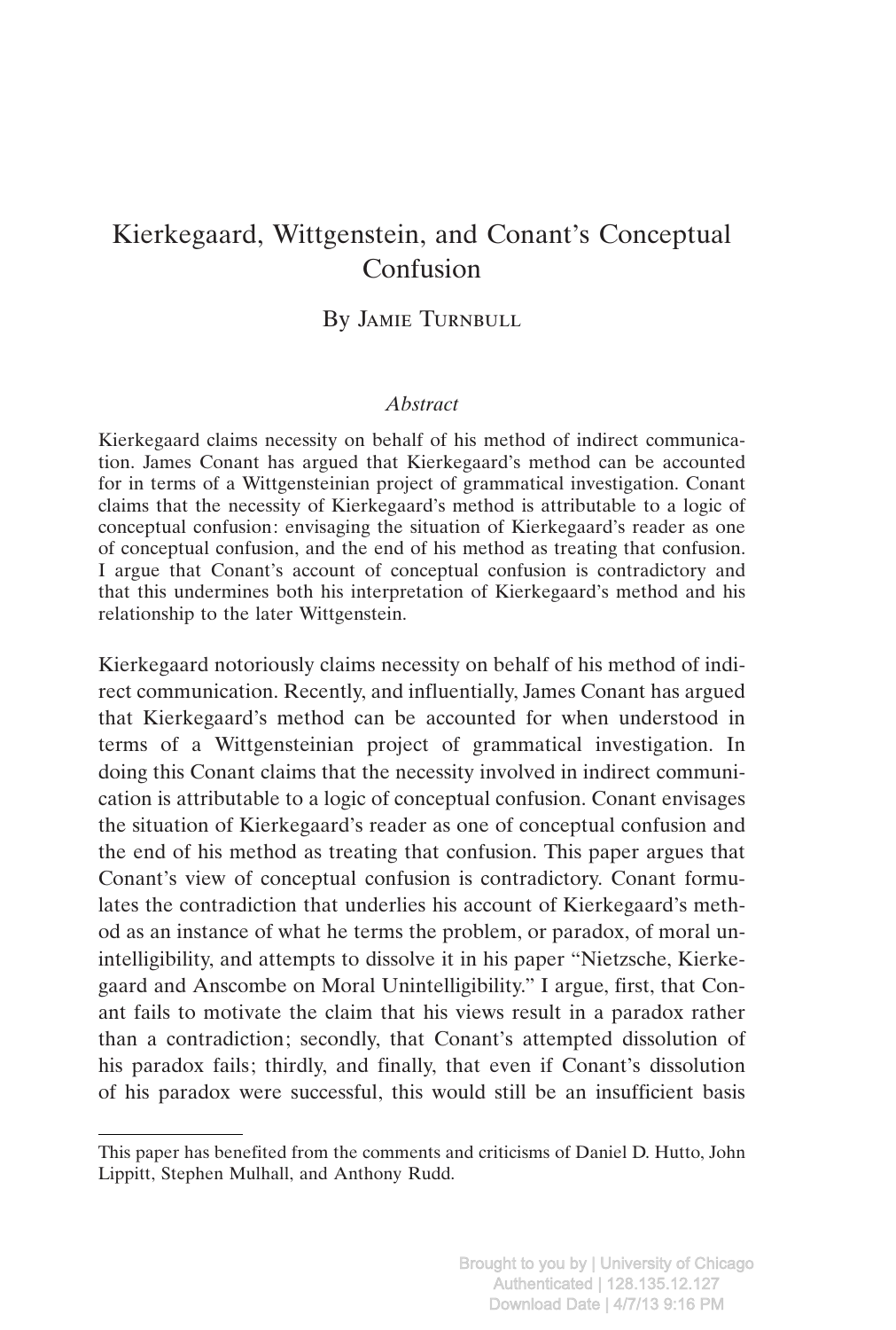upon which to ground his reading of Kierkegaard. The result of this is that Conant's account of conceptual confusion must be rejected; and this undermines his account of the necessity Kierkegaard claims on behalf of indirect communication, his reading of Kierkegaard, and thereby his account of the relationship between Kierkegaard and the later Wittgenstein.

## I. Kierkegaard's Grammatical Investigation and the Necessity of Indirect Communication

In this section I shall begin by first seeking to establish that despite ostensibly being a comparison of Kierkegaard's Concluding Unscientific Postscript and Wittgenstein's Tractatus Logico Philosophicus, Conant's account of the method of the Postscript contains numerous parallels to that outlined in the Philosophical Investigations. I shall then briefly consider Conant's attempts to account for the necessity Kierkegaard claims on behalf of his method of indirect communication, by attributing it to a logic of conceptual confusion. Finally I shall outline the important respects in which, for Conant, the Postscript and the Investigations are to be held analogous and disanalogous.

As commonly recognized by his commentators, Kierkegaard famously claims his method of indirect communication to be a matter of necessity.<sup>1</sup> Recently, and influentially, James Conant has claimed that certain

<sup>1</sup> For example, Kierkegaard writes of actuality: "Just because his actuality is a matter of indifference to me, the learner, and conversely mine to him, it by no means follows that he himself dares to be indifferent to his own actuality. His communication must be marked by this, not directly, of course, for it cannot be communicated directly between man and man (since such a relation is the believer's paradoxical relation to the object of faith), and cannot be understood directly, but must be presented indirectly to be understood indirectly" (SKS 7, 297 / CUP1, 325, emphasis mine). Those commentators who recognize that Kierkegaard claims necessity on behalf of indirect communication include George Pattison (Kierkegaard: The Aesthetic and the Religious, London: Macmillan 1992, p. 72); Dewi Zephaniah Phillips (Philosophy's Cool Place, Ithaca: Cornell University Press 1999, pp. 24 f.); and Jolita Pons (Stealing A Gift: Kierkegaard's Pseudonyms and the Bible, New York: Fordham University Press 2004, p. 46). For differing views about the nature of the necessity that indirect communication involves see C. Stephen Evans, Kierkegaard's Fragments and Postscript: The Religious Philosophy of Johannes Climacus, Atlantic Highlands: Humanities Press International 1983, pp. 95-113; Genia Schönbaumsfeld, A Confusion of the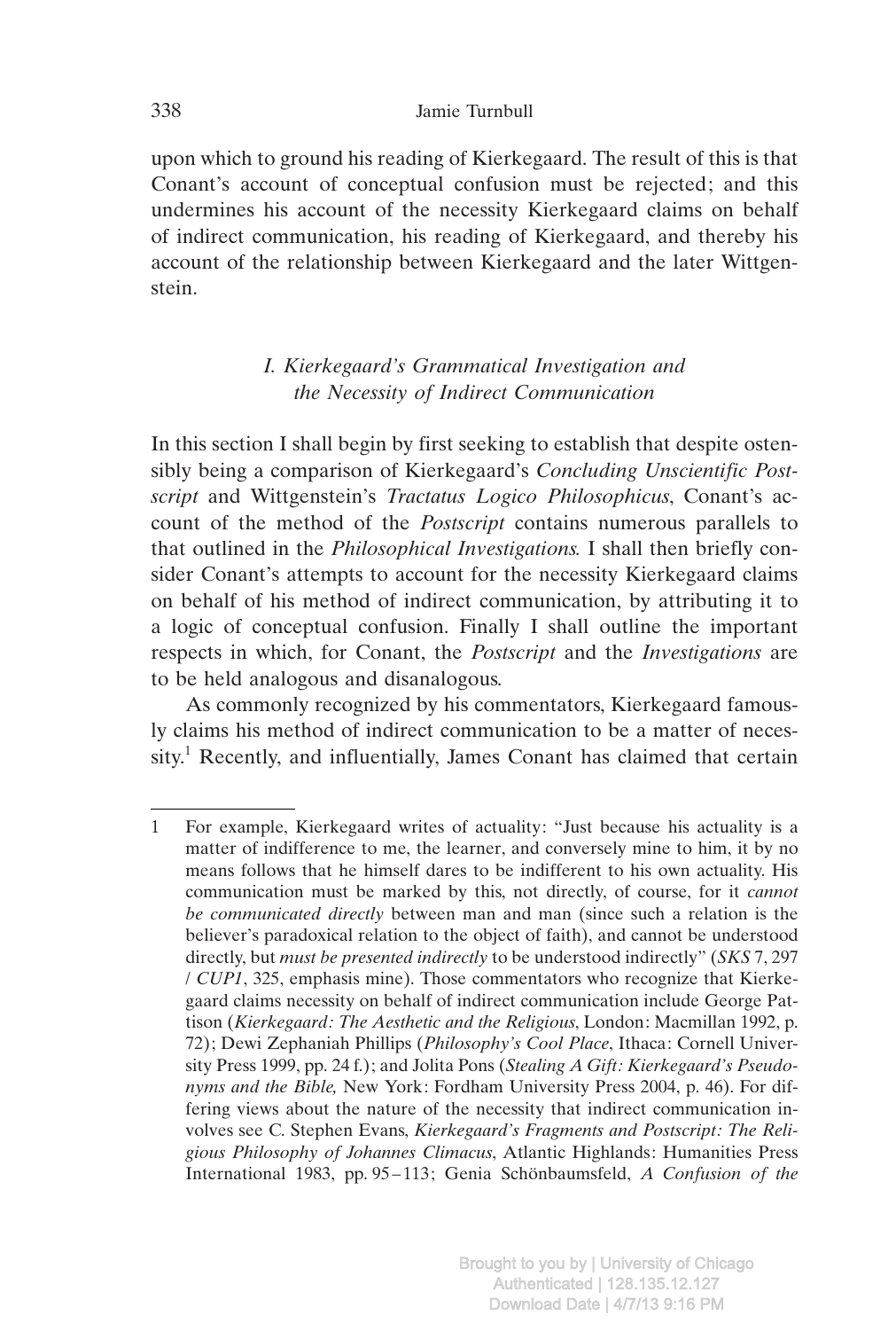works by Kierkegaard can be read in an analogous fashion to Wittgenstein's Tractatus.<sup>2</sup> What unites Kierkegaard and Wittgenstein's work in this respect, claims Conant, is a certain conception of philosophical authorship, and the engagement of these texts in a strategy of indirect communication. Although Conant's project is ostensibly a comparison of the authorial strategies of the Tractatus and Kierkegaard's Postscript, Conant's interpretation of Kierkegaard includes substantial comparison with the methodology proposed by Wittgenstein in the *Investigations*.

Conant's comparison of the methodologies of the *Postscript* and the Investigations is something about which he is quite explicit. For in one of his early considerations of the relationship between these texts he asks: "[A]m I not here illegitimately projecting the teaching of the Philosophical Investigations onto (now both of) these earlier works [Tractatus and Postscript]? It had, I confess, actually been one of the more fervent hopes of my article to at least make plausible the claim that this is not an illegitimate projection."<sup>3</sup> The idea that some of the teachings of the Investigations equally well apply to the Tractatus is welcomed by Conant. For Conant hopes that we will reconceive the relationship between these texts as exhibiting greater continuity than previously supposed, and locate the difference between the early and later Wittgenstein in terms of a changing conception of philosophical authorship. Conant's motivation

Spheres: Kierkegaard and Wittgenstein on Philosophy and Religion, Oxford: Oxford University Press 2007, pp. 29–31; and Jamie Turnbull, "Kierkegaard's Supernaturalism," Acta Kierkegaardiana, vol. 3, 2008, pp. 83 – 87.

<sup>2</sup> James Conant, "Must We Show What We Cannot Say?," in The Senses of Stanley Cavell, ed. by Richard Fleming and Michael Payne, Lewisburg: Bucknell University Press 1989, pp. 242 – 283; "Kierkegaard, Wittgenstein, and Nonsense," in Pursuits of Reason, ed. by Ted Cohen, Paul Guyer, and Hilary Putnam, Lubbock: Texas Tech University Press 1993, pp. 195 – 224; "Putting Two and Two Together: Kierkegaard, Wittgenstein, and the Point of View for Their Work as Authors," in Philosophy and the Grammar of Religious Belief, ed. by Timothy Tessin and Mario Von der Ruhr, London: Macmillan 1995, pp. 249–331; "Nietzsche, Kierkegaard and Anscombe on Moral Unintelligibility," in Religion and Morality, ed. by Dewi Zephaniah Phillips, London: Macmillan Press 1996, pp. 250 – 298. Similar readings of Kierkegaard have subsequently been given by Michael Weston ("Evading the Issue: the strategy of Kierkegaard's 'Postscript," Philosophical Investigations, vol. 22, 1999, pp. 35-64); Stephen Mulhall (Inheritance and Originality: Wittgenstein, Heidegger, Kierkegaard, Oxford: Clarendon Press 2001, pp. 323-438); and most recently by Genia Schönbaumsfeld (A Confusion of the Spheres).

<sup>3</sup> Conant, "Must We Show What We Cannot Say?," pp. 254 f.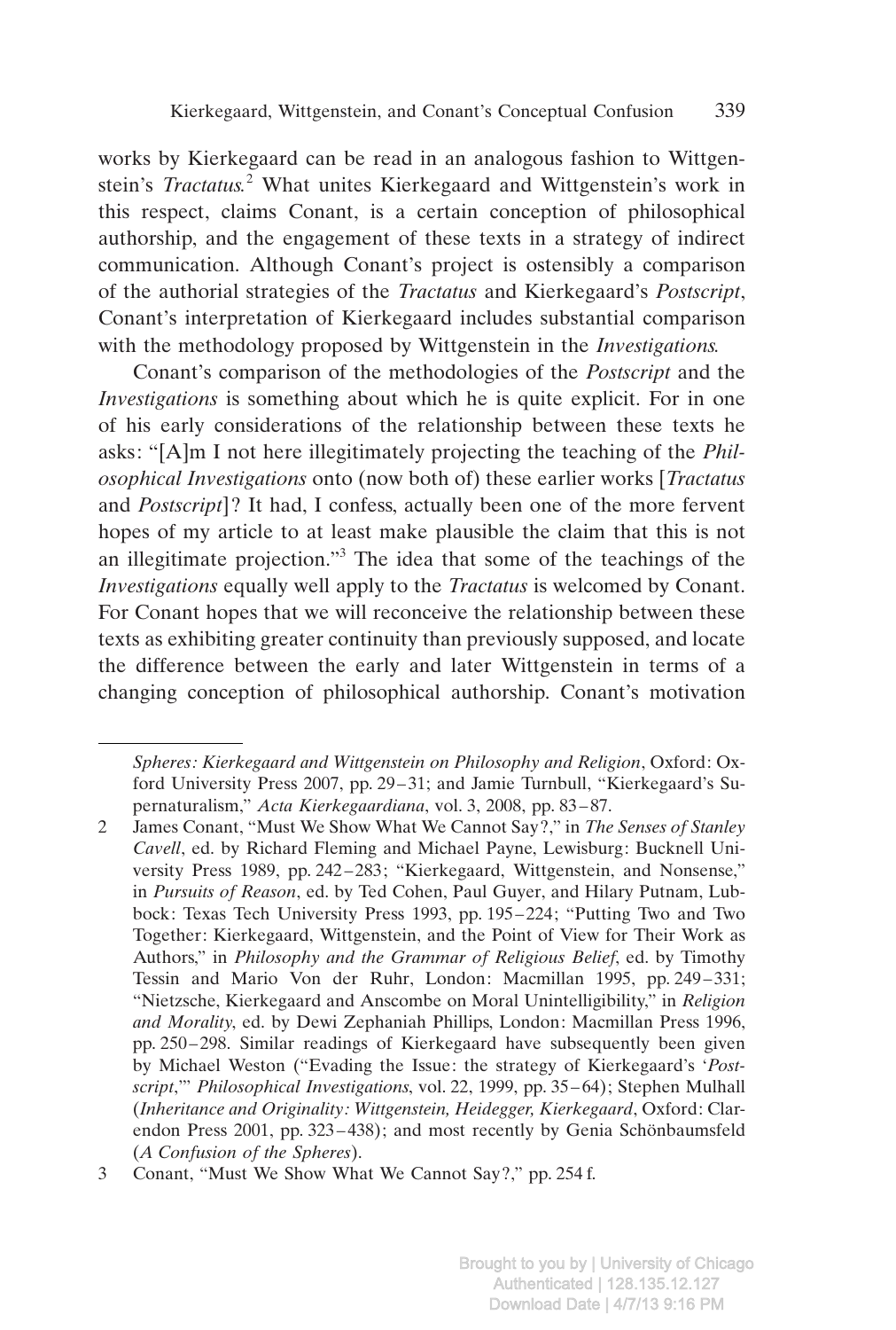in projecting the teachings of the *Investigations* onto Kierkegaard's *Post*script, however, is not so readily apparent.

The answer to this question, as far as Conant gives us one, is that he is influenced in his approach to Kierkegaard by the work of Stanley Cavell. Specifically what Conant takes from Cavell is a certain methodological approach to Kierkegaard: that of taking Kierkegaard's categories of the aesthetic, ethical, and religious, as analogous (or, even, identical) to Wittgensteinian forms of life or language games. As Conant states, "In…my discussion of Kierkegaard I took my point of departure from two articles by Stanley Cavell in which he explores a set of procedures that he refers to as Kierkegaard's 'grammatical investigations," a term, "which he in turn borrows from Wittgenstein."<sup>4</sup>

In the course of his project Conant seeks to make the case that numerous tenets of the work of the later Wittgenstein are also applicable to Kierkegaard. For instance, Conant holds that both Kierkegaard and Wittgenstein's thought contain similar conceptions of the subject matter of philosophy as concerning "what is open to everyone's view."<sup>5</sup> The suggestion being that philosophy deals with our common responses on which we cannot help but find agreement. Conant envisages the connection between these thinkers to further extend to their views concerning the genesis of philosophical confusion. For in characterising the situation of the reader at which Kierkegaard's *Postscript* aims, with respect to that reader's use of the term "Christian," Conant states that "their use of the word hovers indeterminately between aesthetic and religious categories without respecting the conditions of the application of either. To put the point in the vocabulary of later Wittgenstein, they want to be both inside and outside the religious language-game at the same time."<sup>6</sup> Conant's adoption of the Cavellian strategy of taking Kierkegaard's categories to play an analogous role to language-games in Wittgenstein's thought is

<sup>4</sup> Ibid., p. 255, p. 258; cf. Conant, "Kierkegaard, Wittgenstein, and Nonsense," p. 209; Conant, "Putting Two and Two Together," p. 267, p. 276, p. 278.

<sup>5</sup> Conant, "Must We Show What We Cannot Say?," p. 246; cf. Conant, "Kierkegaard, Wittgenstein, and Nonsense," pp. 205 f.

<sup>6</sup> Conant, "Putting Two and Two Together," p. 275. Conant comments upon this passage in a footnote: "This region of Kierkegaard's thought represents one respect in which the transition from Wittgenstein's early to his late thought marks a movement increasingly towards (rather than, as we shall see is the case in other respects, away from) Kierkegaard" (Conant, "Putting Two and Two Together," p. 321). I shall turn to outline what Conant means by this movement away from Kierkegaard in a moment.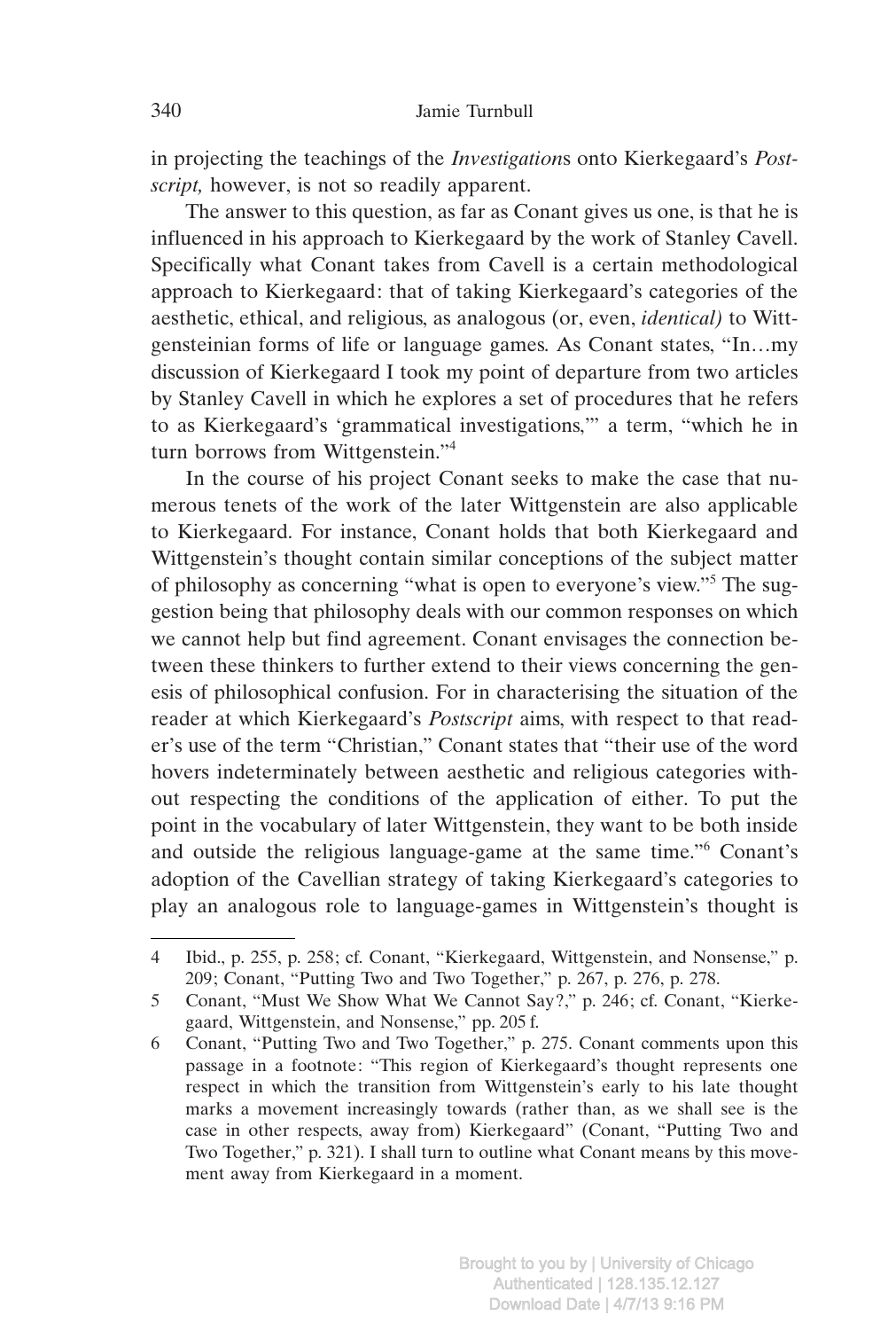evident, the thought being that to fail to respect the conditions of application that these categories or games provide will be to fail to make sense, and thus potentially become the victim of philosophical confusion. The extent of the connection that Conant envisages between the Postscript and the Investigations is also evident in his phrasing a point about one of these texts in the terms of the other.

The extent of the parallel that Conant wishes to draw between Wittgenstein and Kierkegaard also makes itself manifest in the strategy he attributes to the *Postscript's* treatment of nonsense. For this work, we are told, is one that attempts to make us realise that a case of (A) "unintelligible though apparently intelligible chatter" is really one of (B) "mere gibberish," and so attempts to return us to  $(C)$  "plain ordinary effable speech."<sup>7</sup> The idea that philosophical problems are the nonsensical result of a confusion of the logic of natural language, and that their solution is accompanied by a return to grammatical sense, being one expressed by Wittgenstein in the *Investigations*.<sup>8</sup> In this respect Conant concludes that "Wittgenstein's description of his method in the *Philosophical* Investigations applies equally well to both the Postscript and the Tractatus: "My aim is: to teach you to pass from a piece of disguised nonsense to something that is patent nonsense'  $(+464)$ ."<sup>9</sup>

Perhaps the central tenet of Conant's case with respect to the relationship between Kierkegaard and the later Wittgenstein is his claim that Kierkegaard's strategy of qualitative dialectic is analogous (if not identical) to a project of grammatical investigation. On this point Conant tells us that the aim of Kierkegaard's pseudonym Johannes Climacus is

to show the philosopher that appeals to evidence have no role to play of the sort that he [the speculative philosopher] imagines in the logic of religious concepts such as faith and revelation. The later Wittgenstein might have called such a procedure a "grammatical investigation." Remarks such as the following could be thought of as being, in Wittgenstein's sense, "grammatical remarks": "Reli-

<sup>7</sup> Conant, "Must We Show What We Cannot Say?," p. 249. It could be argued that Conant is talking about the connection between the Postscript and the Tractatus in this passage, but given the continuity he holds to exist between the early and later Wittgenstein, I see no reason why he would object to this as a characterisation of the methodology of the Investigations. Indeed, Conant appears to actively encourage such comparisons: see Conant, "Must We Show What We Cannot Say?," pp. 246 f.; pp. 254 f.; p. 258; pp. 269 f.

<sup>8</sup> Ludwig Wittgenstein, Philosophical Investigations, Oxford: Blackwell 1997  $[1953]$ , pp. 47-51.

<sup>9</sup> Conant, "Kierkegaard, Wittgenstein, and Nonsense," p. 218, emphasis mine.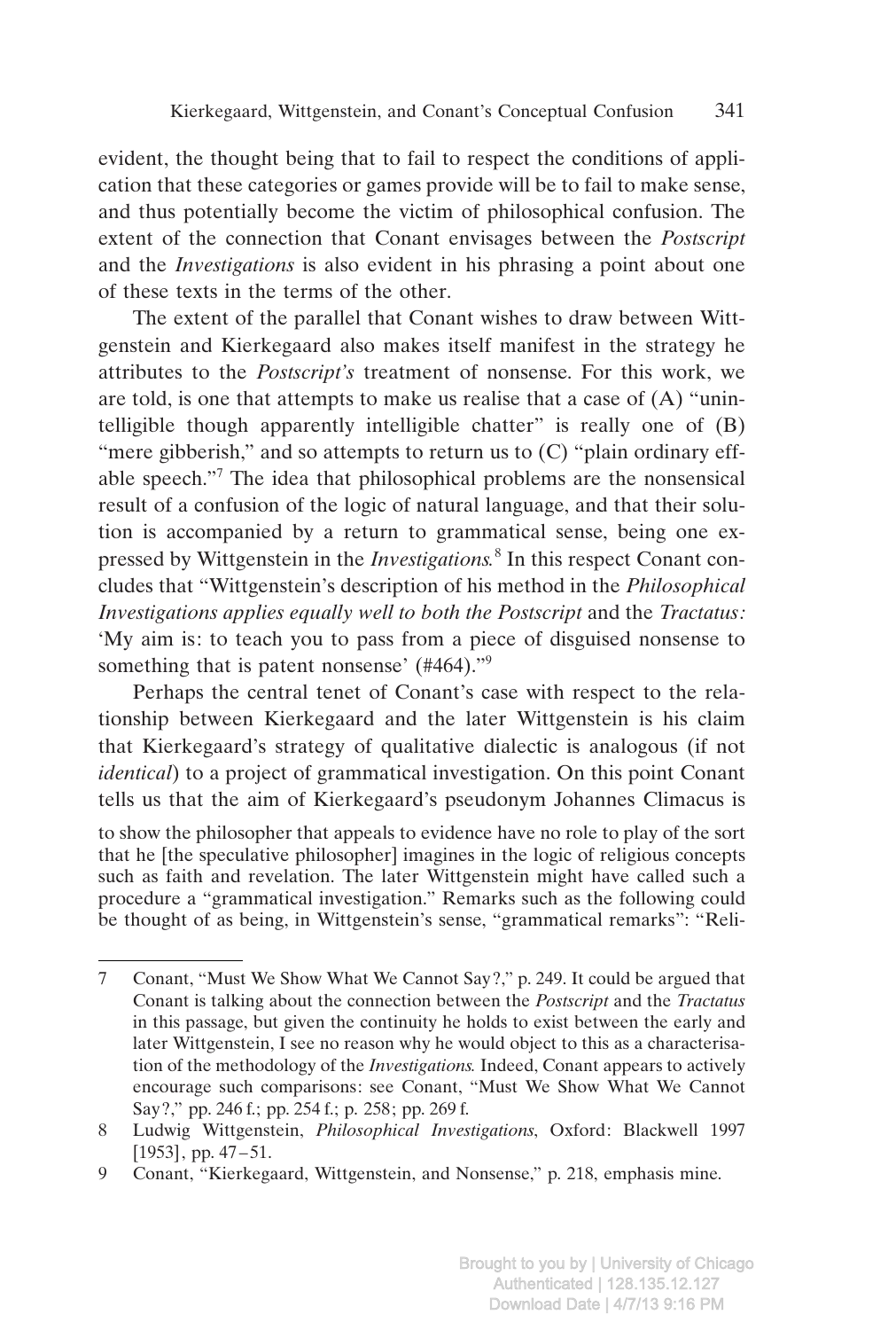#### 342 Jamie Turnbull

gious faith excludes doubt," "one must become a Christian," "Christianity is not plausible."10

Indeed, to these alleged examples of Wittgensteinian grammatical remarks in Kierkegaard's work, Conant adds: A "Christian does not believe on evidence"; and a "revelation cannot be proved by evidence."<sup>11</sup> The point of Kierkegaard's offering these remarks is, in part, thought to be to remind the reader of the circumstances for using certain words sensibly, in an attempt to move him from a confused use of those words to a sensible one. This method, we are to understand, is "Kierkegaard's grammatical investigation…."<sup>12</sup>

Conant depicts Kierkegaard, in Wittgensteinian fashion, as confronted by a reader who suffers from a sort of amnesia about the circumstances in which it is sensible to use certain words to express particular concepts: specifically religious, Christian, concepts. $13$  On this point Conant holds that Kierkegaard's method, like that expounded in Wittgenstein's later thought, can be said to be one of "assembling reminders."<sup>14</sup> Such reminders, we are to understand, comprise a perspicuous representation. In this respect "Wittgenstein's later procedure parallels that of Kierkegaard's method of qualitative dialectic—one of clearly marking of a concept from one of its neighbours, so as to home in on the moment in our philosophising when our words hover between the two concepts and fail to mean either."<sup>15</sup> Against this background Conant casts Kierkegaard's project as one of treating the person who "tends to deprive himself of a clear

<sup>10</sup> Ibid., p. 209.

<sup>11</sup> Conant, "Putting Two and Two Together," p. 276; Conant, "Must We Show What We Cannot Say?," p. 255.

<sup>12</sup> Conant, "Putting Two and Two Together," p. 278, emphasis mine.

<sup>13</sup> Conant remarks that "[t]he emphasis on 'forgetfulness' is a pervasive theme of the *Postscript*. It is as if Climacus [Kierkegaard's pseudonym] saw the speculative philosopher's fundamental malady to be a form of amnesia and his task in the Postscript to be one of assembling certain sorts of reminders" (Conant, "Kierkegaard, Wittgenstein, and Nonsense," p. 203).

<sup>14</sup> Conant, "Kierkegaard, Wittgenstein, and Nonsense," p. 210.

<sup>15</sup> Conant, "Putting Two and Two Together," p. 303. Apparently calling on Wittgenstein's notion of a "perspicuous representation" Conant writes, "if provided with a perspicuous overview of the category of the religious, he [Kierkegaard] thinks, they themselves [his countrymen] will be in a position to acknowledge their confusions as confusions...Kierkegaard's procedure here closely resembles what Wittgenstein would call a 'grammatical investigation'" ("Putting Two and Two Together," p. 267, first emphasis mine; cf. "Nietzsche, Kierkegaard and Anscombe," p. 264).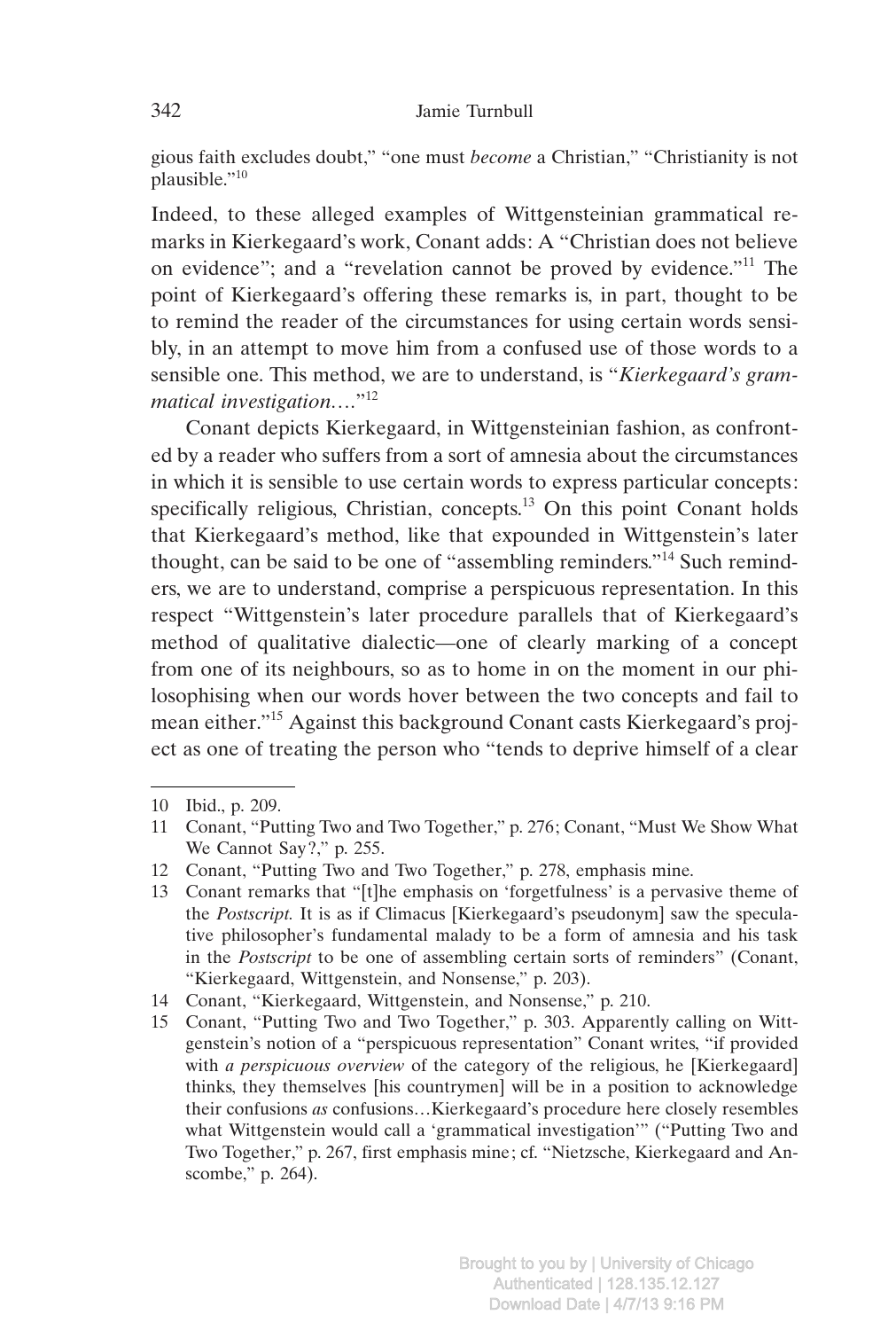view of what is otherwise ordinarily visible to anyone,"<sup>16</sup> by attempting to get him to recognize what it is that "we otherwise all already know."<sup>17</sup> In this spirit Kierkegaard's problem is said to be "not one of teaching the reader something he does not know but rather one of showing him that, with respect to the activity of becoming a Christian, there is nothing further he needs to know."<sup>18</sup> So presented, at least part of the function of philosophy in both the Postscript and the Investigations is thought to be to return us to the basic notions of common sense from which we have strayed.

From the above it is evident that Conant thinks that there are substantial similarities shared by the methodologies of Wittgenstein's *Inves*tigations and Kierkegaard's *Postscript*. Indeed, if Conant is right, these figures are united at this point in virtue of their respective conceptions of philosophy, of the genesis of philosophical problems, of the idea that these problems result in nonsense, and of providing grammatical remarks and perspicuous representations as the solutions to those problems. Moreover, Conant can also be said to take the parallel between Kierkegaard and Wittgenstein to consist in the idea: that the function of philosophy is to make one conscious of one's nonsense so as to return one to sense; that the method of philosophy is one of conceptual or grammatical investigation; and that the solution to philosophical problems consists in returning the reader to what he or she should already know. Thus although Conant primarily presents his project as an examination of the common authorial strategy employed by the Postscript and the Tractatus, his account of the method of the Postscript draws extensive parallels with the *Investigations*.

That Conant holds the similarities between Kierkegaard and the mature Wittgenstein to be so pervasive is perhaps explicable in terms of another thesis concerning the relationship between them that he attempts to establish. For in "Putting Two and Two Together: Kierkegaard, Wittgenstein, and the Point of View for Their Work as Authors" Conant states:

This paper, along the way, marshals the material for an argument to the effect that Kierkegaard can be seen as having substantially influenced four aspects of Wittgenstein's mature thought:  $(1)$  his conception of the intimacy of the relation between meaning and use, (2) his idea of a grammatical investigation, (3) his

<sup>16</sup> Conant, "Kierkegaard, Wittgenstein, and Nonsense," p. 206.

<sup>17</sup> Ibid. Cf. ibid., p. 210.

<sup>18</sup> Ibid., p. 205.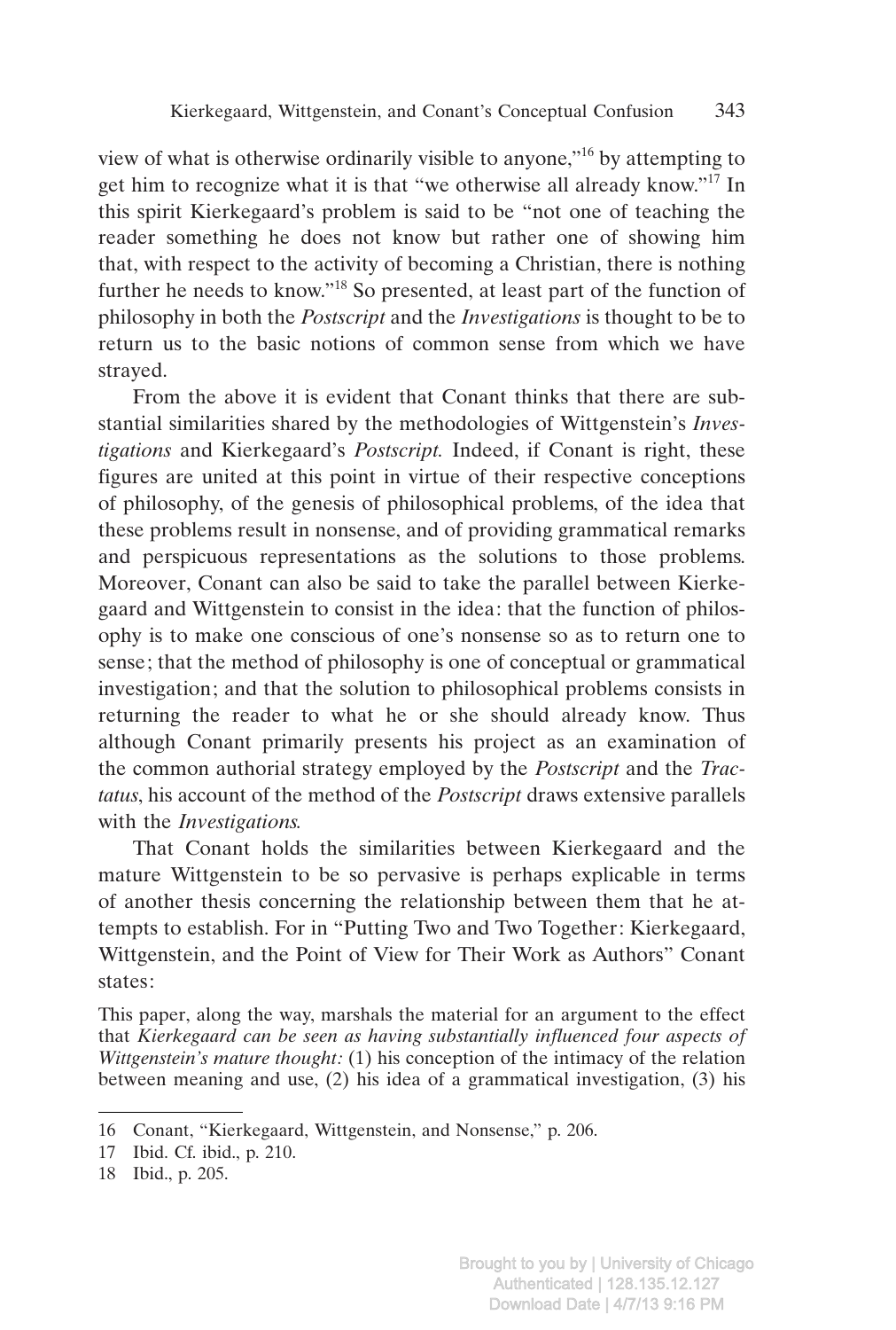#### 344 Jamie Turnbull

idea that the aim of a philosophical work is to take the reader from a piece of disguised nonsense to a piece of undisguised nonsense, and (4) his idea that the correct expression in philosophy is the one which allows one's interlocutor to acknowledge the words offered him as expressing what he wants to say.19

If this thesis about the role Kierkegaard has to play in the formulation of Wittgenstein's later thinking is correct, it is perhaps understandable that so many of the ideas expressed in the Investigations can be retrospectively applied to the Postscript. Yet we are clearly entering a domain in which it is becoming increasingly difficult to disambiguate where the line of legitimate influence may end and that of potentially illegitimate and anachronistic projection may begin.

Conant recognizes that Kierkegaard claims necessity on behalf of his method of indirect communication, and attributes that necessity to a logic of conceptual confusion. For, Conant tells us, if Kierkegaard's reader held a false belief he could be corrected or presented with an argument as to why his belief is false.<sup>20</sup> Yet in the case of a conceptual confusion (or illusion) this cannot be done on the grounds that "[t]o attack an illusory point of view directly is precisely to concede that it is a point of view. It is to concede the intelligibility of what is under attack."<sup>21</sup> The problem with engaging a reader subject to illusion is not the truth or falsity of the claims he or she is inclined to want to make, but their intelligibility. For this reason a direct attack is held to be ruled out in that it "*only* reinforces one's interlocutor's conviction that what is at issue is a matter about which one can, at least provisionally, agree or disagree."<sup>22</sup> Conant thinks that a direct attack is ruled out because it will, apparently even tacitly, concede that the point of contention is one that can be true or false, and as such subject to dispute, as opposed to simply nonsensical. It is for this reason, we are told, that the method of Kierkegaard's pseudonymous authorship "is predicated on the assumption that the route of direct communication is blocked,"<sup>23</sup> and that "if there were such a specific dispute in the offing, the direct approach would no longer be blocked."<sup>24</sup>

<sup>19</sup> Conant, "Putting Two and Two Together," pp. 249 f., emphasis mine.

<sup>20</sup> Conant, "Putting Two and Two Together," pp. 272 f. Cf. Phillips, Philosophy's Cool Place, p. 24, in which Phillips makes the same claim. "Putting Two and Two Together" is, in part, a response to an earlier paper by Phillips; the latter subsequently replied to Conant's criticisms in chapters two and three of *Philoso*phy's Cool Place.

<sup>21</sup> Conant, "Putting Two and Two Together," p. 273, emphasis mine.

<sup>22</sup> Ibid., emphasis mine.

<sup>23</sup> Ibid., p. 284.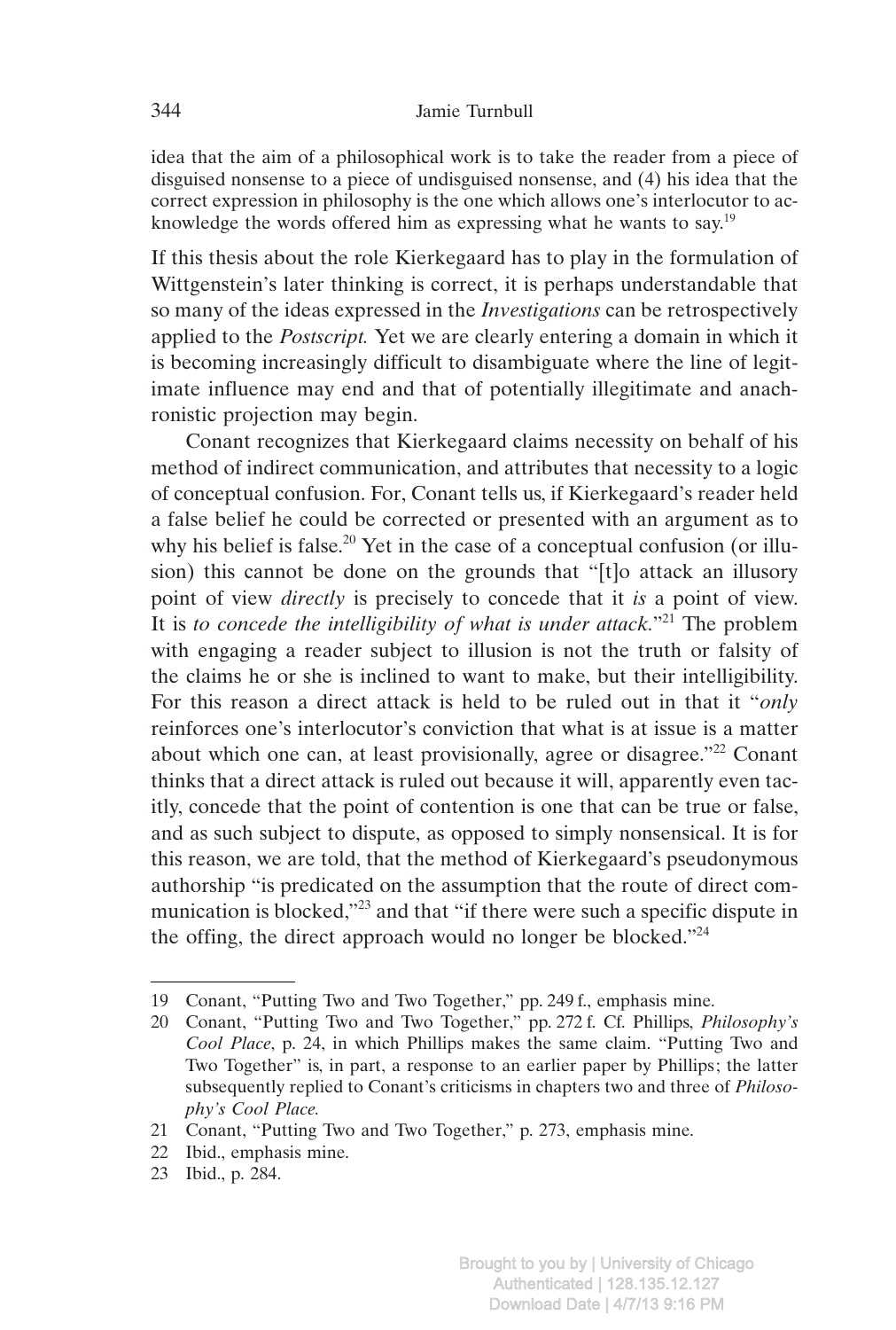According to Conant a situation of conceptual confusion rules out direct communication, and as such necessitates indirect communication. For Conant claims that Kierkegaard's *Postscript* employs a method of indirect communication.<sup>25</sup> and that *only* by employing such a method can it achieve its end. For,

[t]he method employed in both the *Postscript* and the *Tractatus* relies upon the thought that under such circumstances [being confronted with a reader subject to an illusion of understanding] the only procedure that will prove genuinely elucidatory is one that attempts to enter into the philosopher's illusion of understanding and explode it from within.26

In terms of Conant's interpretation of indirect communication its necessity is attributable to a logic of conceptual confusion, and the subsequent treatment that the dissolution of that confusion requires.

Conant's attempt to account for the necessity Kierkegaard claims on behalf of his method has an interesting relationship to his view of the connections between the Tractatus, the Postscript, and the Investigations. For in "Putting Two and Two Together," in outlining the argument of his paper, Conant states that "the paper argues that...Wittgenstein's later writing embodies a rejection of Kierkegaard's method of philosophical authorship."<sup>27</sup> Conant now wishes to hold that the Tractatus and Postscript necessarily embody a method of indirect communication in virtue of participating in a strategy of philosophical authorship that is addressed to its prospective reader's conceptual confusion. Yet he also wishes to hold that the Investigations, a work that also attempts to cure its reader of conceptual confusions, does not constitute an indirect method of philosophical authorship, but is rather to be viewed as the rejection of such an authorial strategy.

This is possible, according to Conant, in virtue of the fact that the later Wittgenstein "holds on to (and further refines) Kierkegaard's conception of qualitative dialectic while detaching it from Kierkegaard's

<sup>24</sup> Ibid., p. 274.

<sup>25</sup> In commenting upon the connection between Wittgenstein's Tractatus and Kierkegaard's *Postscript*, Conant claims that one can speak of "an overarching analogy between the procedure of the Tractatus and that of the Postscript as a whole; both works employ an 'indirect method' in which the author 'arranges everything dialectically' for the prospective captive, and then shyly withdraws" (Conant, "Kierkegaard, Wittgenstein, and Nonsense," pp. 223 f.).

<sup>26</sup> Ibid., pp. 217 f., emphasis mine.

<sup>27</sup> Conant, "Putting Two and Two Together," p. 249.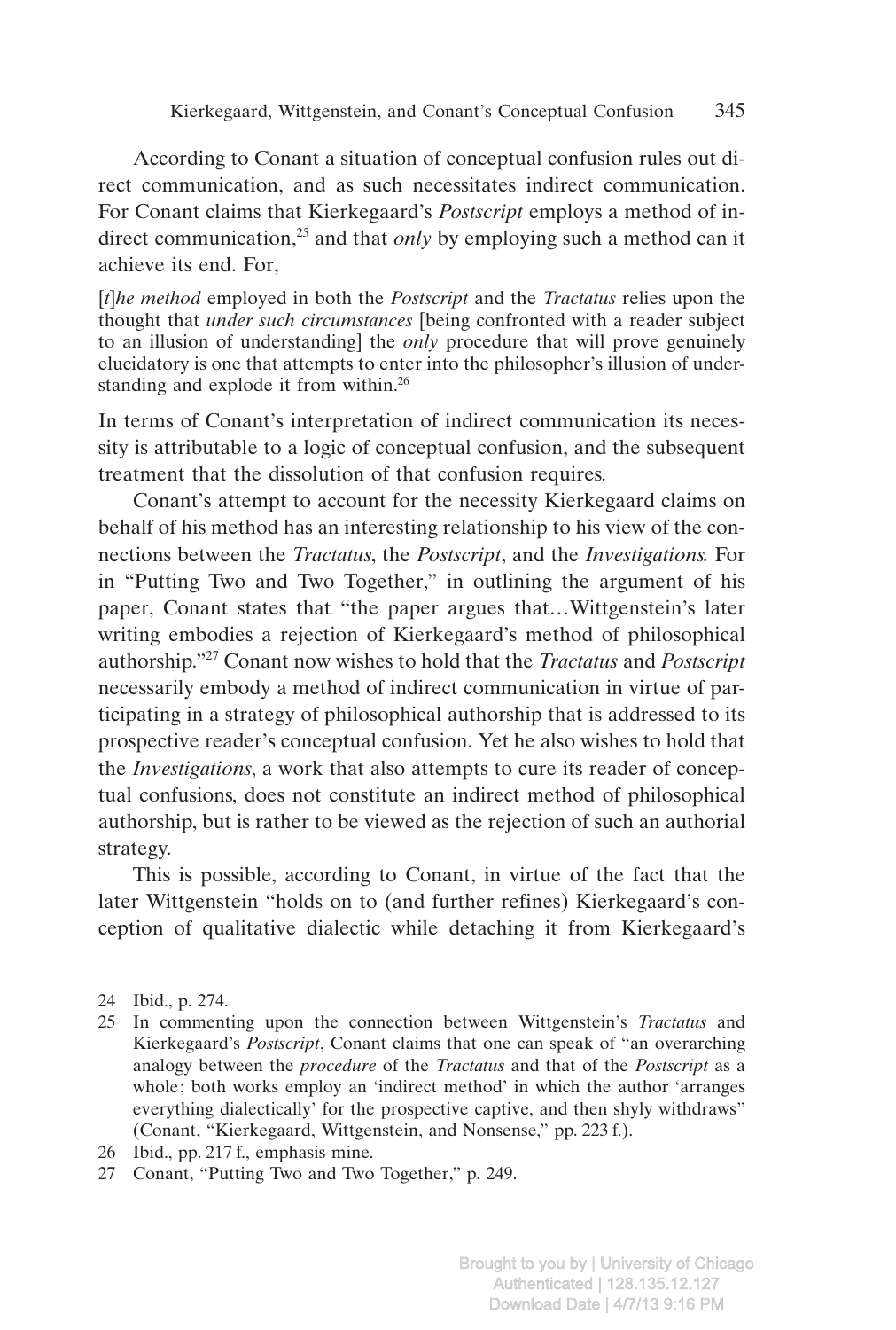strategy of pseudonymous authorship."<sup>28</sup> This alleged shift in Wittgenstein's conception of the relationship between his philosophical method and authorial strategy is, Conant claims, understandable in the following way. Conant envisages Kierkegaard and the Wittgenstein of the Tractatus to be united in virtue of taking as their targets a certain group of related philosophical confusions. That is to say each author takes aim at certain particular conceptual confusions to which he takes his reader to be subject, and crafts the structure of his work accordingly. In this way, Conant would have us believe that both the *Tractatus* and the *Postscript* begin by attempting to engage their prospective readers in the very philosophical confusion that it is their ultimate aim to dispel. The treatment of this specific confusion is thus "rendered visible through the construction of a single large mirror in which the entire etiology of our confusion is depicted<sup>"29</sup>

According to Conant, Wittgenstein came to reject such an authorial strategy on the basis of his later more dynamic conception of the nature of thought, language, and our relationship to reality. The Investigations differ from the Tractatus and Postscript in this respect because their target is not a particular, or even some group of, conceptual confusions. The idea is that for the later Wittgenstein the dynamic and fluid nature of our grammar will continually result in the generation of different philosophical problems, as our grammars shift and our language games change. Conant suggests that it is this insight on Wittgenstein's part that made an authorial strategy, based upon engaging the reader in a particular group of conceptual confusions in order to ultimately round upon them, no longer satisfactory. What the later Wittgenstein does, instead, is give us philosophical tools to cope with our ever evolving philosophical problems. As Conant puts it,

[f]or the later Wittgenstein, the etiology of our confusion is as complicated—and as difficult to survey—as are our lives and language. So the procedure of uncovering our individual confusions must remain a piecemeal one—one of constructing lots of little mirrors in which the reader can come to recognize himself in each of his moments of being tempted to insist emptily.<sup>30</sup>

I now hope to have outlined how Conant attempts to account for the necessity Kierkegaard claims on behalf of his method by attributing it to a logic of conceptual confusion. Furthermore, I hope to have made clear

<sup>28</sup> Ibid., p. 302.

<sup>29</sup> Ibid., p. 303.

<sup>30</sup> Ibid.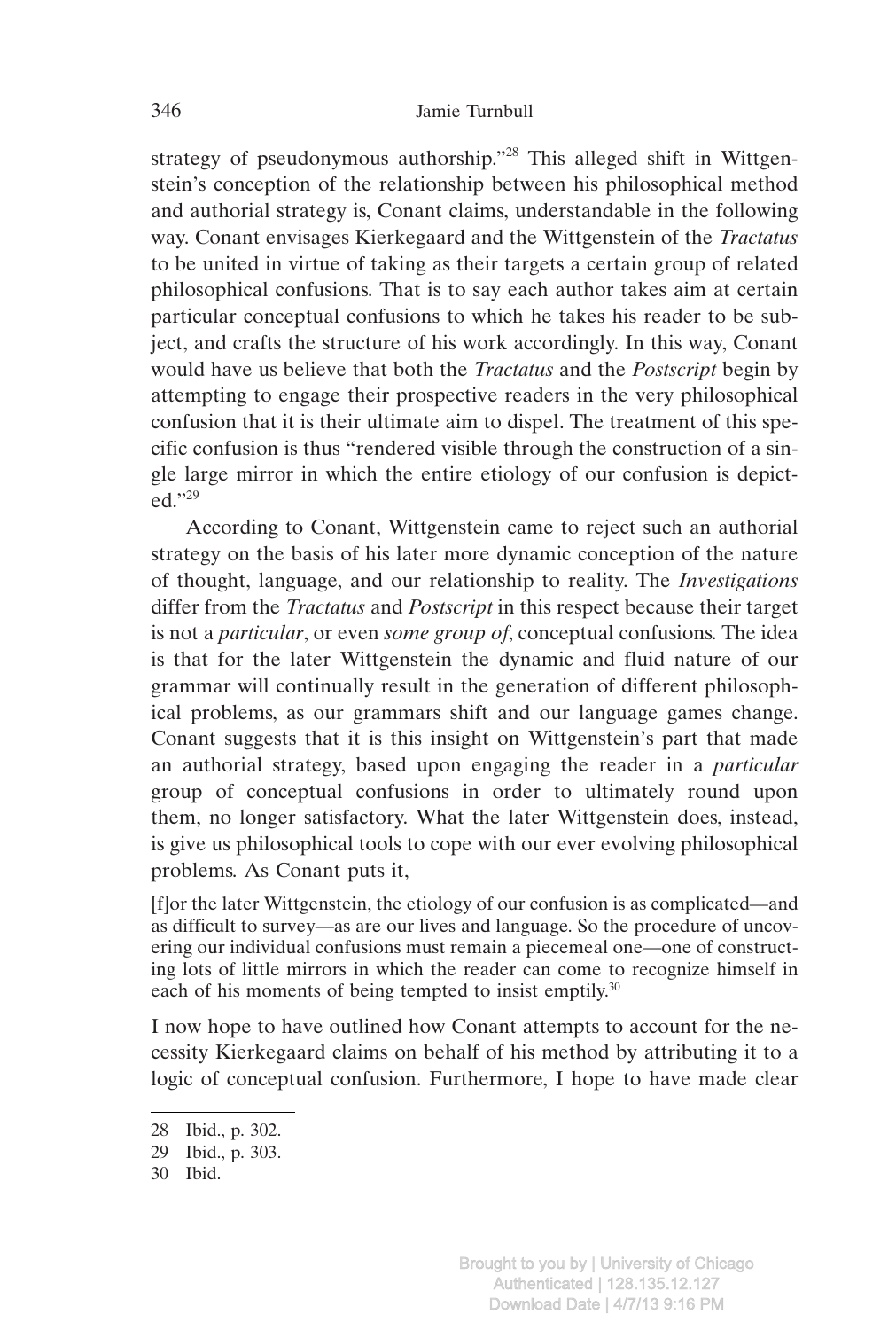how, despite ostensibly being a comparison between the Tractatus and the Postscript, Conant's account of Kierkegaard's method draws serious parallels with the Investigations. Indeed, Conant actively invites us to make such comparisons as they are, for him, ultimately accountable for in terms of the fact that Kierkegaard was a significant influence on Wittgenstein's thought. Conant's reading wishes to draw these parallels despite the fact that, as we have seen, he ultimately sees a fundamental disanalogy between the authorial strategy engaged in by the Tractatus and the Postscript, and that used by Wittgenstein in the Investigations.

## II. The Conceptual Clarification of Religious Concepts

In terms of the above characterisation of Kierkegaard's method Conant's problem, I claim, is with giving a philosophically plausible account of (A) "unintelligible though apparently intelligible chatter," and ultimately (C) "plain ordinary effable speech."<sup>31</sup> Specifically the account of conceptual confusion upon which the above interpretation is dependant is, I maintain, subject to a contradiction. The reason for this is that Conant is committed to holding both that there are Christian concepts and that there are no such concepts; and so the inhabitants of Christendom both do and do not possess them. $32$  This section will deal with Conant's commitment to the first of these claims, while the next section will treat his commitment to the second.

In characterising the confusion to which Kierkegaard's readers are said to be subject Conant depicts that confusion as one resulting from muddling the Kierkegaardian categories of the aesthetic, ethical, and religious. We are told, "Kierkegaard's criticisms are never directed at some mode of thought or action which properly belongs to one of the categories (say, for example, to the category of the aesthetic), but rather always at a mode of thought or existence that involves what he calls a "confusion of the categories. $133$  The target of Kierkegaard's thought is thereby held to be the "illusion of sense…generated through conflating aesthetic

<sup>31</sup> Conant, "Must We Show What We Cannot Say?," p. 249.

<sup>32 &</sup>quot;Christendom" is Kierkegaard's term for a society which thinks of itself as Christian while failing to appreciate what it means to follow Christ. On this point see Conant, "Putting Two and Two Together," p. 267. Cf. Evans, Kierkegaard's Fragments and Postscript, p. 29.

<sup>33</sup> Conant, "Putting Two and Two Together," p. 260.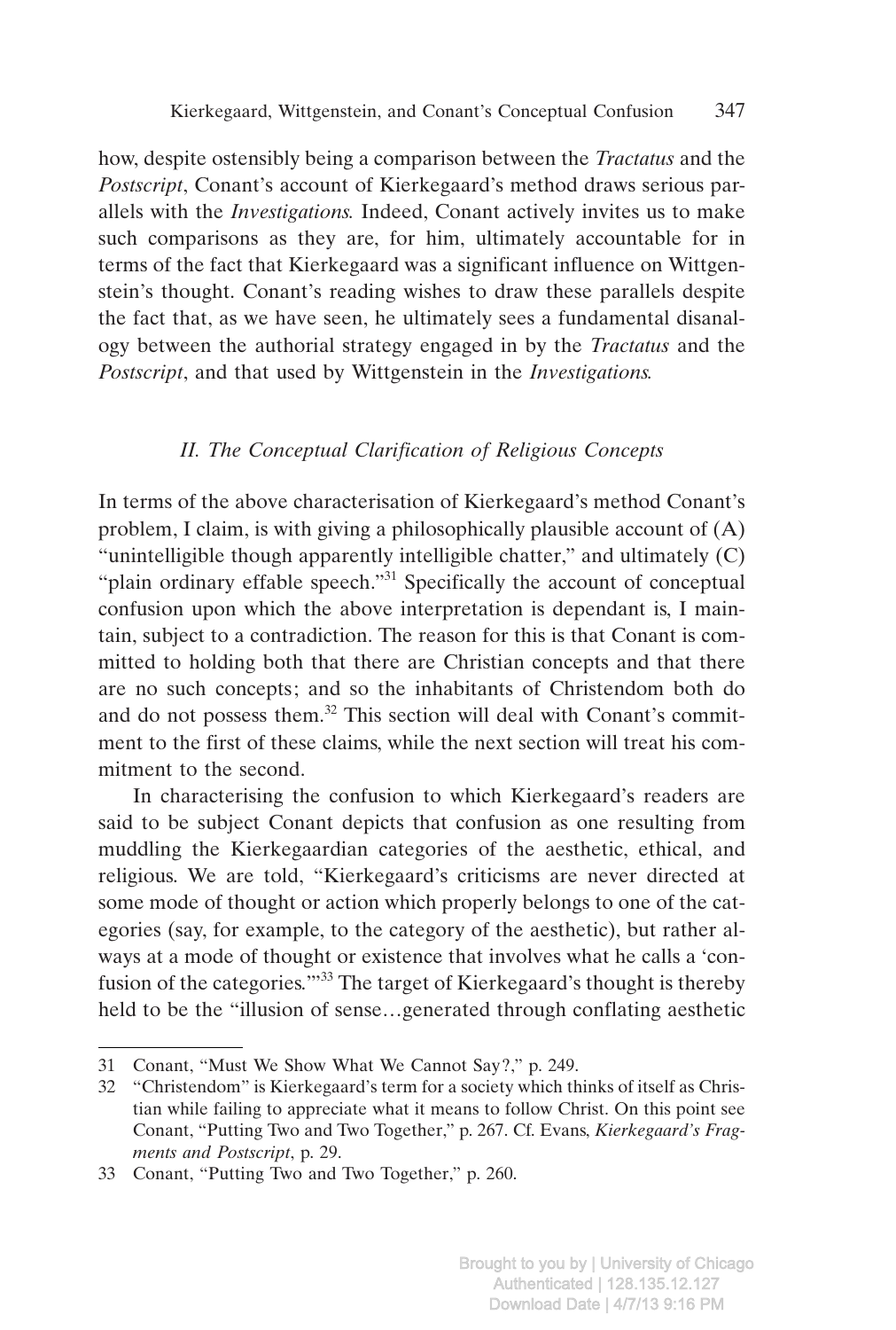and religious categories," and the aim of the author of the Postscript "to clarify the categories of the ethical and the religious."34

In terms of his bringing Kierkegaard and Wittgenstein together by means of a Cavellian methodology, this confusion of the categories is interpreted as one concerning the application or misapplication of our words; and the conceptual confusion that may result. In this Conant tells us that for Kierkegaard:

There are a great many words which *have a specifically religious meaning* words such as belief, authority, obedience, revelation, prayer, silence, awe, wonder, miracle, apostle, and so forth. These same words, however, can be used in contexts in which they take on a different meaning. They can be used to express very different concepts—concepts which do not have a religious import.35

The impetus in making this point, for Conant, would seem to be to arrive in the following situation. Given that the same word can express a specifically religious meaning, or a concept which does not have a religious import, it is potentially confusing for us. For we might now, at least in principle, attempt to use the word to try and express the religious meaning in a context in which it can have no such application; and, presumably, vice versa.

Attention to the details of Conant's account of this confusion, and its treatment, is rewarding. Conant writes:

Kierkegaard's way of referring to the sort of confusion we enter into in such cases (when we take ourselves to be employing an ethical or religious concept, but no ethical or religious sense can be made of the word) is to say that we have fallen into a "confusion of the categories." His name for the procedure he employs for unravelling such confusion is "qualitative dialectic." A "dialectical" examination of a concept shows how the meaning of the concept undergoes a shift—and therefore, properly speaking, what concept it is that shifts—as the context in which it is employed changes. Qualitative dialectic is the study of the decisive (or qualitative) shifts to which the meaning of a word is subject as its employment shifts from an aesthetic to an ethical to a religious context.<sup>36</sup>

In this passage, in outlining what a Kierkegaardian procedure of qualitative dialectic shows, Conant makes it sound as though it is one and the same concept that takes on different meanings as the word which expresses it is used in aesthetic, ethical, and religious contexts. However, when he

<sup>34</sup> Ibid., p. 282, p. 257.

<sup>35</sup> Ibid., p. 275, emphasis mine; cf. Conant, "Nietzsche, Kierkegaard, and Anscombe," p. 265.

<sup>36</sup> Conant, "Nietzsche, Kierkegaard, and Anscombe," p. 265, emphasis mine. Cf. "Putting Two and Two Together," pp. 276 f.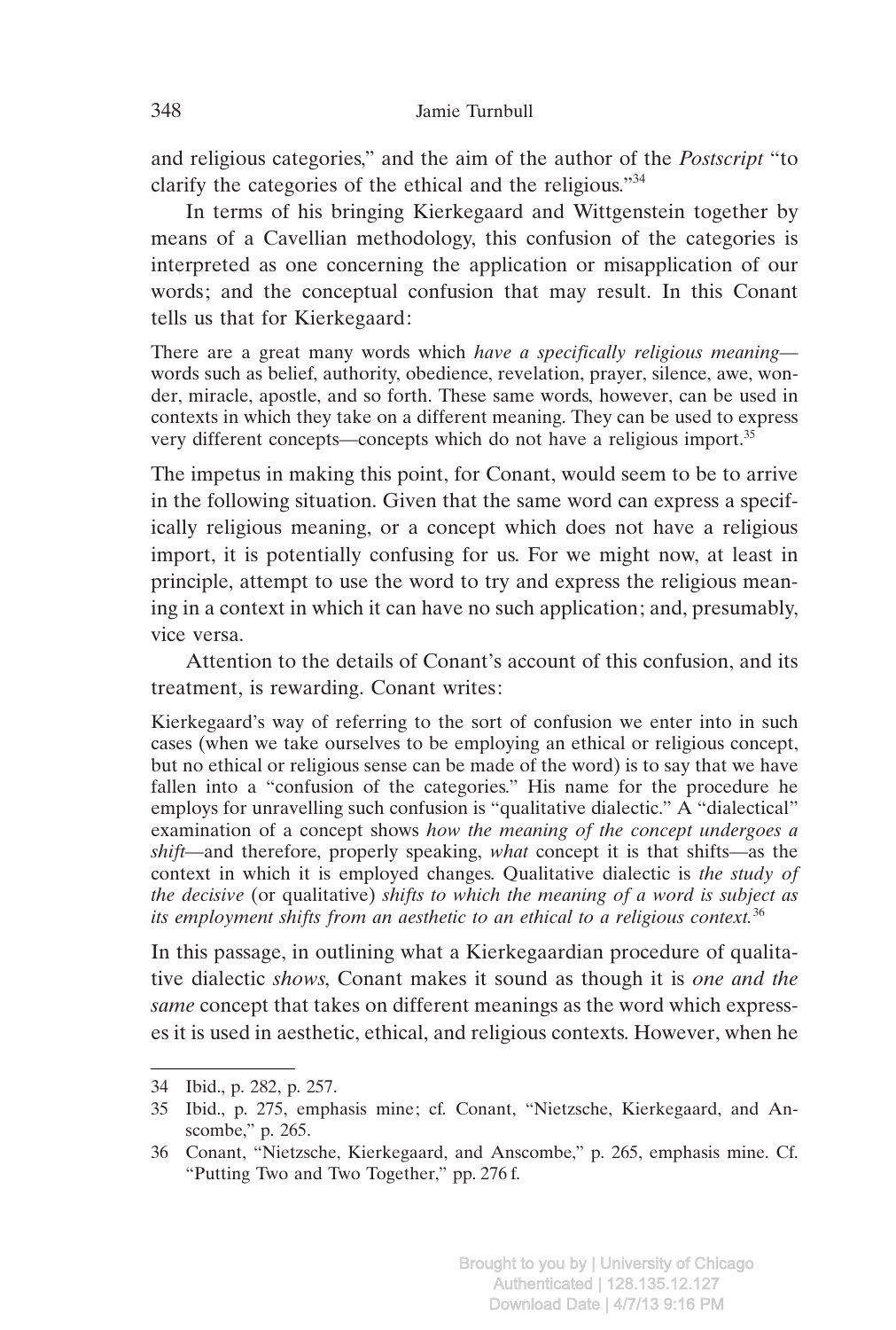is more circumspect, Conant claims, "Kierkegaard's point is often that, if we wish to avoid certain forms of confusion, we must clearly distinguish between different (religious, ethical, and aesthetic) concepts that are all expressed by the same word."<sup>37</sup> In this passage it is not that the same concept expresses different meanings when the word that is used to express it is employed in different (aesthetic, ethical, and religious) contexts. It is, rather, that the same word is capable of expressing different concepts depending upon the context in which it is employed; concepts which, nonetheless, share certain features and can thus be confused. Conant continually slides between these two claims, although I suspect that it is the latter that he really intends to defend at this point; and upon which he envisages a significant connection between Kierkegaard's methodology of qualitative dialectic and Wittgenstein's grammatical investigation.

As an example of such conceptual confusion, Conant compares what can happen when we confuse a philosophical (aesthetic) and religious use of the word "belief." Conant writes:

The word "belief"...can be used in a context where *it has a specifically religious* meaning. It can be used as a synonym for "religious faith." Used in this way, Kierkegaard thinks, it expresses a completely different concept—one which does not stand on a spectrum somewhere between opinion and knowledge, one whose application is not tied to concepts such as evidence and probability. When Kierkegaard says things like "Christianity is not plausible" or "A Christian does not believe on evidence" or "Religious faith excludes doubt," he does not take himself to be entering claims about the kind of evidence which grounds religious belief. He takes himself to be marking off the religious category of belief and isolating the junctures at which we are prone to confuse the religious category with an epistemic (i. e. aesthetic) category. This procedure of drawing categorical (Wittgenstein would call them grammatical) distinctions is in service of clarifying the specifically religious (or, in some cases, ethical) uses of concepts.<sup>38</sup>

In further outlining Kierkegaard's methodology of qualitative dialectic, and with particular respect to the confusion of these two meanings of the word "belief," Conant writes:

The indictment of the philosopher here lies in the charge that he not only fails to command a clear view of his life, but also of the language he draws upon to describe that life. He fails, according to Climacus, to attend to the decisive change in meaning a concept undergoes as its employment shifts from an aes-

<sup>37</sup> Ibid., pp. 267 f., emphasis mine.

<sup>38</sup> Conant, "Putting Two and Two Together," p. 276, emphasis mine.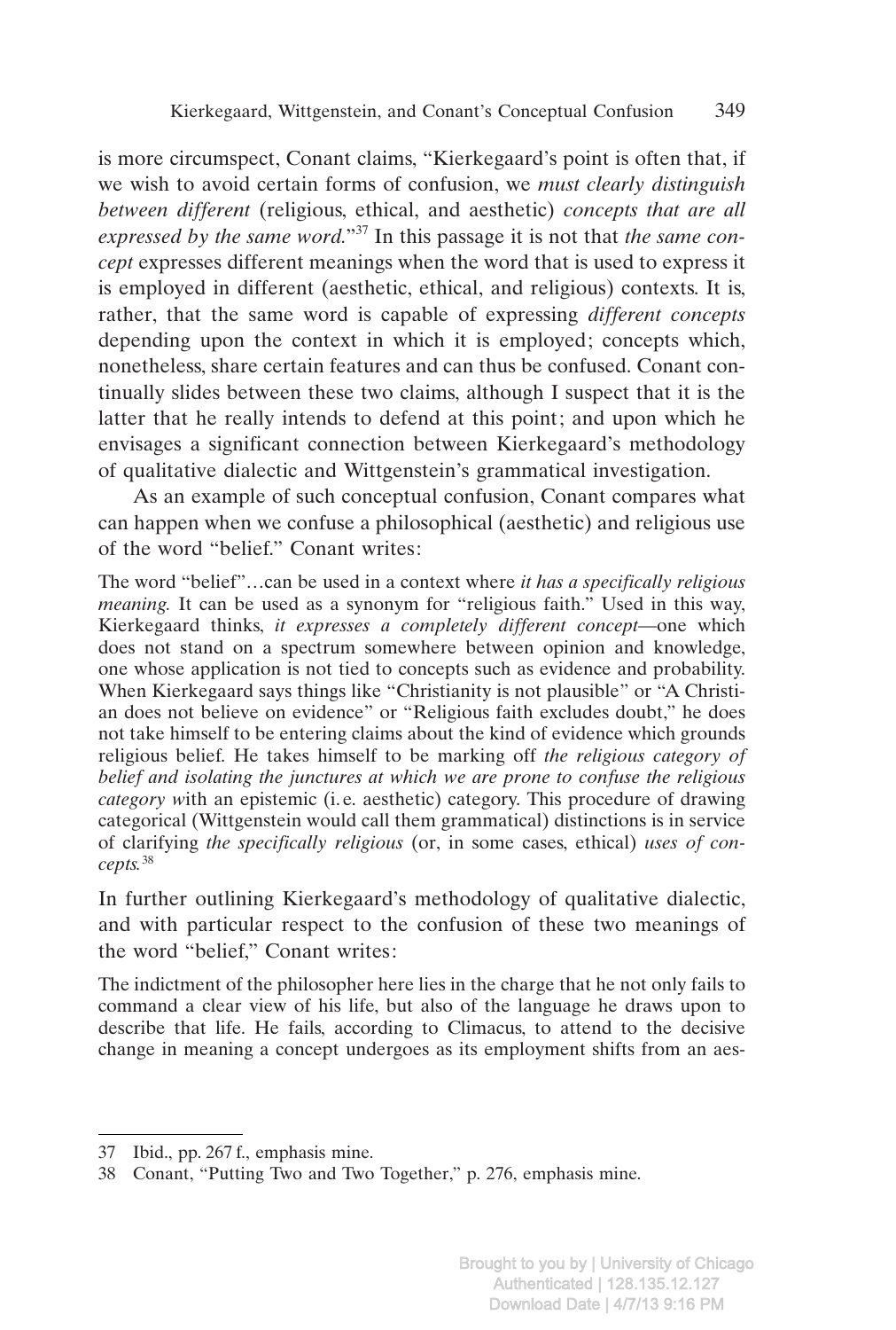thetic, to an ethical, to a religious context….The philosopher, Climacus argues, entangles himself here in a *conceptual* confusion.<sup>39</sup>

Again these two passages suffer from the ambiguity of whether it is a single concept with different meanings or different concepts that are brought into play in our various uses of a word. Nonetheless, Kierkegaard's method is presented by Conant as one of demarcating the junctures at which we are prone to confuse two different meanings of the same word. By outlining the points at which we are prone to confuse these meanings, and thus in outlining how they differ, this method provides the reader with a basis upon which to formulate comparative judgements about the religious and non-religious applications of the same word. The reader is thereby provided with a means to be able to spot such misapplication, or confusion, in his or her own usage: a confusion to which we as philosophers are thought to be particularly prone.

One thing that the above two passages make clear: so presented it is essential to Conant's account of Kierkegaard's method that there are religious concepts, and that such concepts can be meaningfully employed. This must be the case if we are to understand Kierkegaard,  $\hat{a}$  la Conant, as engaged in a project of marking off the junctures at which different concepts expressed by the same word can become confused. Indeed, this must be so if Conant is to be able to characterise the philosopher as subject to a "conceptual confusion," in which he or she "overlooks the "essential incommensurability' between the immanent or secular use of such notions and the transcendental or religious use."<sup>40</sup> For such confusion can, presumably, only arise if certain words have a "transcendental or religious" usage.

As noted in the last section, there is an important connection between Conant's characterisation of the situation of Kierkegaard's reader as one of conceptual confusion and his account of the necessity Kierkegaard claims on behalf of his method. Conant remarks upon this connection as follows:

I am inclined to think Kierkegaard would say that he has no dispute at all with somebody who actually thinks one can be a Christian simply by being a citizen. There is nothing to dispute here because the word "Christian" has been reduced to a homonym—it is used by this person in a way which differs completely from any way in which Kierkegaard himself wishes to use the word.<sup>41</sup>

<sup>39</sup> Conant, "Kierkegaard, Wittgenstein, and Nonsense," p. 209, emphasis mine. 40 Ibid.

<sup>41</sup> Conant, "Putting Two and Two Together," p. 274, emphasis mine.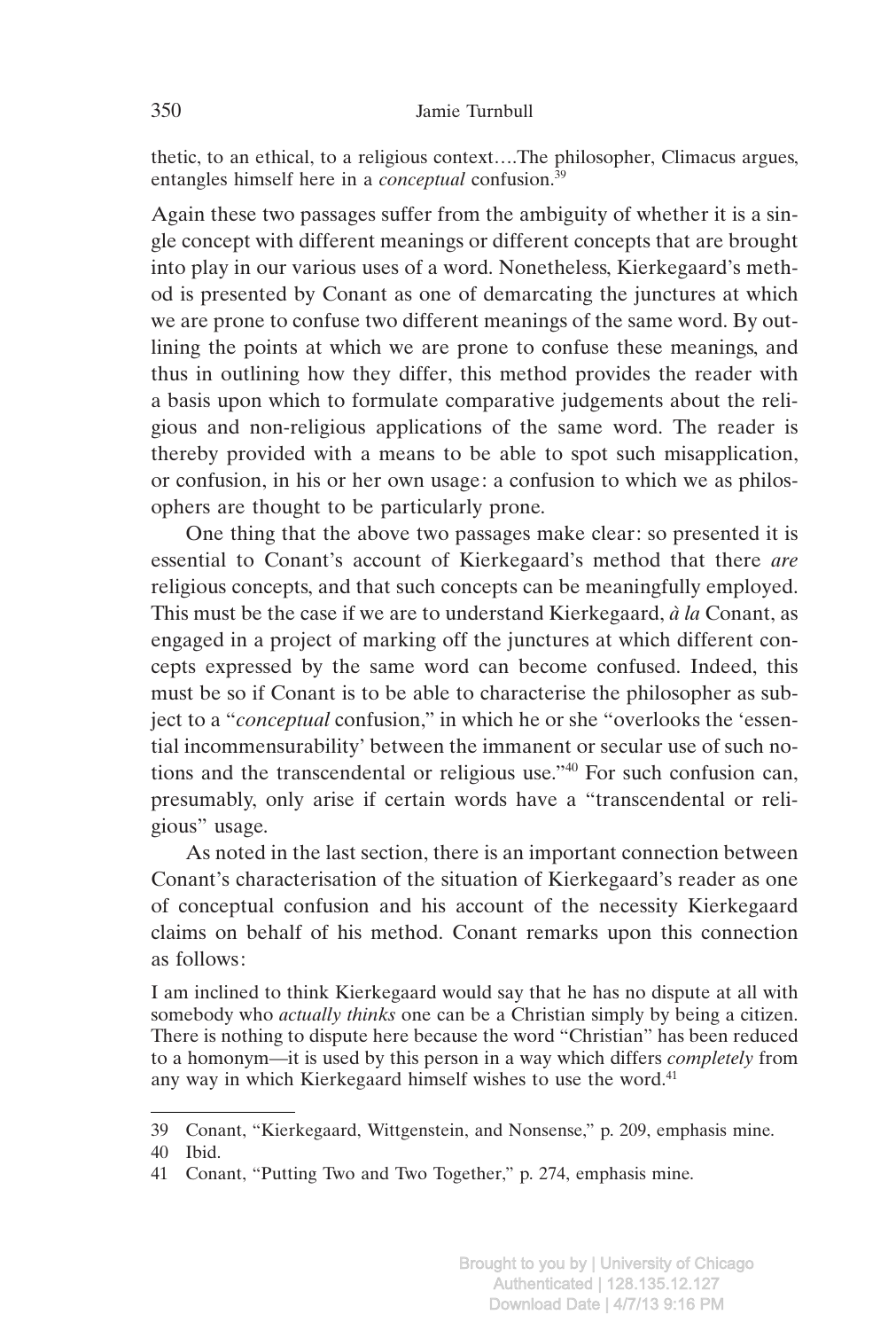Kierkegaard's target is not the reader who no longer has any transcendent or religious use for Christian terms, but only a secular and homonymic one. It is, rather, a reader who is still able to employ words with their transcendental or religious meaning, but is in some respects confused about that. Indeed, in terms of Conant's account of the necessity Kierkegaard claims on behalf of his method, Kierkegaard's authorial strategy is necessitated by the existence of such readers.

That the existence of religious concepts is essential to Conant's account is further evident in the fact that, we are told,

Kierkegaard…does not take himself to be differing with his countrymen about what the word "Christian" means. His claim is simply that by their own lights—if they reflect upon what it is to become a Christian and if they reflect upon their lives and get into focus how much of a claim Christianity actually exacts upon them—they will find that they are not Christians.<sup>42</sup>

Kierkegaard's method is said to consist in getting his countrymen to compare what it means to become a Christian with their lives as they lead them. For them to be able to make such comparative judgements "by their own lights," and discern that they are not Christians, it is essential both that there are such concepts, and that Kierkegaard's readers are capable of employing them.<sup>43</sup> Indeed, both of these claims must be in play if we are to envisage Kierkegaard,  $\dot{a}$  la Conant, as returning his reader from philosophical confusion to using such concepts with commonsensical application. This claim thereby also underlies Conant's portrait of Kierkegaard as offering the reader a series of grammatical remarks, with the aim of moving him from nonsense to sense, the idea that Kierkegaard is leading the reader to recognize what he already knows, as well as

<sup>42</sup> Ibid., p. 267, first emphasis mine; cf. Conant, "Nietzsche, Kierkegaard and Anscombe," p. 264, emphasis mine: "Kierkegaard…does not take himself to be differing with his countrymen about what the word 'Christian' means. His claim is simply that by their own lights—if they reflect upon what it is to become a Christian and if they reflect upon their lives and get into focus how much of a claim Christianity actually exacts upon them—they will find that they are not Christians."

<sup>43</sup> This is further evident in the fact that, as Conant writes, "most of his [Kierkegaard's] readers, if forced to reflect upon the matter, will see that what they want to be able to claim about themselves when they say that they are Christians involves a great deal more than their merely being citizens….Kierkegaard takes it for granted that his readers do not really wish the words 'Christian' and 'citizen' (or 'Dane') to be synonymous; this is not what they want to mean by the word 'Christian'" (Conant, "Putting Two and Two Together," pp. 274 f., emphasis mine).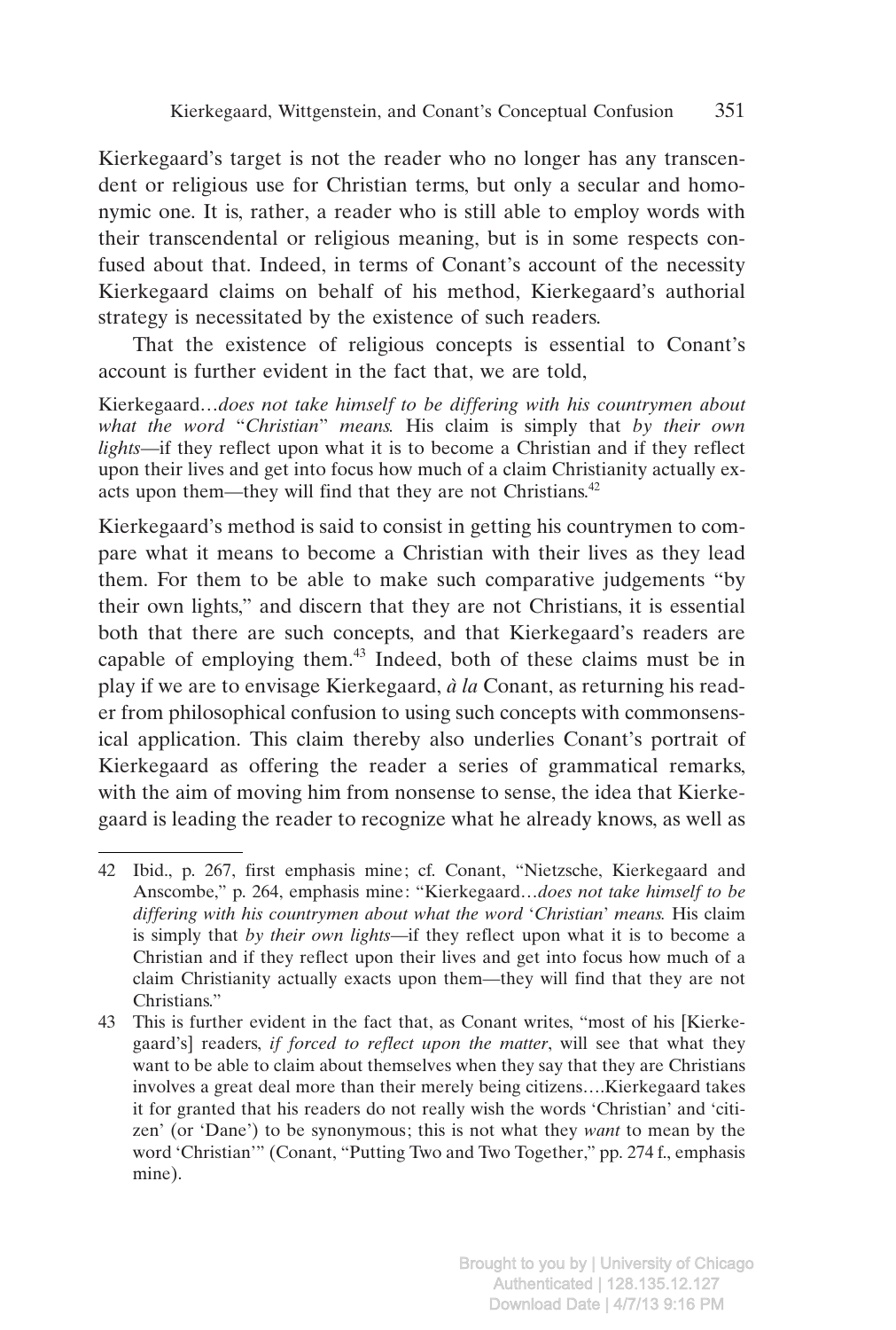the claim that Kierkegaard is engaged in a project of assembling reminders for a particular purpose.

In a protracted footnote Conant accuses the secondary literature on Kierkegaard of being subject to a rampant misunderstanding. According to Conant, this misunderstanding is, at least in part, comprised of conceiving of Kierkegaard's categories of the aesthetic, ethical, and religious as mutually exclusive. Conant specifically targets the late D.Z. Phillips as inheriting some of this misunderstanding. In viewing Phillips as a fellow commentator who wishes to bring Kierkegaard and the Wittgenstein of the Investigations together, Conant writes:

For Phillips' own purposes, one needs to hold on to the idea that all of the categories can have an appropriate context of use within a single human life in order to make out the strength of the parallel between (Kierkegaardian) qualitative dialectic and (Wittgensteinian) grammatical investigation. In falling for the idea that only one set of categories can apply to a human life at a time, Phillips spoils his own best insight into the parallels between Kierkegaard and Wittgenstein.<sup>44</sup>

The irony of this, as we shall see, is that Conant is ultimately seduced by the very weakness to which he takes Phillips to have succumbed.

## III. Obsolete Religious Concepts, and the End of Kierkegaard's Method

In this section I shall outline Conant's commitment to the second claim that I have attributed to him: that there are no religious Christian concepts per se, and so the inhabitants of Christendom cannot possess them. This commitment will become evident by, once again, paying attention to Conant's depiction of the state of Kierkegaard's reader.

Kierkegaard's reader is, we are told, somebody with a tendency to "hallucinate sense."<sup>45</sup> To put oneself in the shoes of such a reader, one is said to be in a situation in which one takes oneself "to be employing an ethical or religious concept but no ethical or religious sense can be made of [one's] use of it."<sup>46</sup> In this situation we are subject to an illusion which we have engendered, and in which we become confused by "(apparently) religious concepts."<sup>47</sup> In our particular usage such concepts *appear* to have a religious meaning, when in fact they do not.

<sup>44</sup> Ibid., p. 314, emphasis mine.

<sup>45</sup> Ibid., p. 282. Cf. Conant, "Nietzsche, Kierkegaard and Anscombe," p. 263.

<sup>46</sup> Ibid., p. 276.

<sup>47</sup> Ibid., p. 277.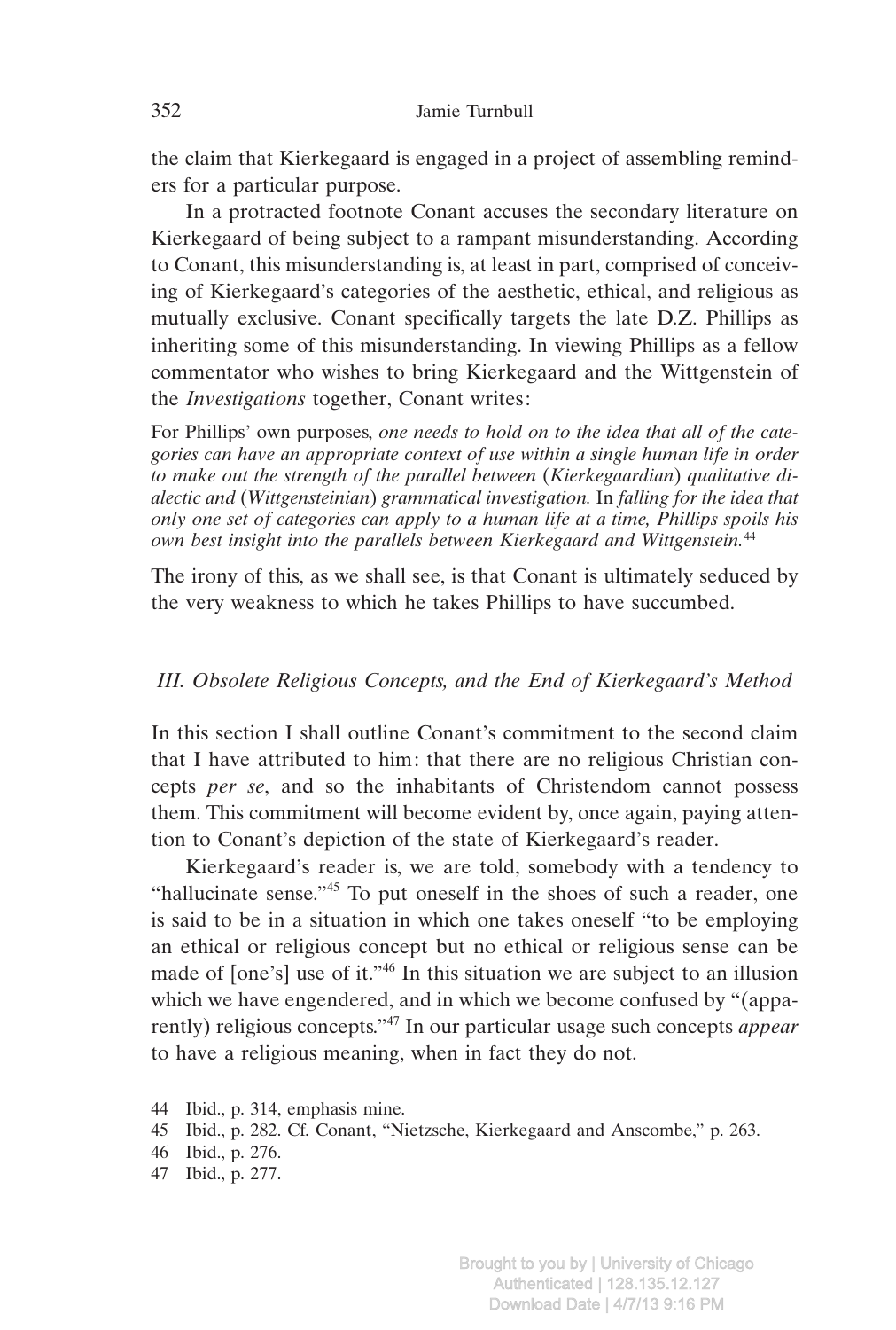In paying attention to the specifics of Conant's depiction of the situation of Kierkegaard's reader(s), his claims begin to take on a more sinister air. For instance, in regard to the use of the word "revelation," Conant writes, We

continue to use the word "revelation" in purportedly religious contexts without realising that we mean nothing by it. We do not realise that we have failed to give it any sense in such a context for we are not aware that we have lost our hold on any sense it might have been able to have for us here. $48$ 

Similarly, in respect to the word "Christian," the "problem is that—to the extent that this word means anything at all when applied to their [Kierkegaard's readers] lives (which it most certainly does not)—being a citizen is roughly all it can mean. Thus, without realising it, to the extent that they mean anything when they say of themselves that they are Christians, this is roughly all they do mean by the word."<sup>49</sup> As outlined in the last section, the loss of sense affecting Kierkegaard's reader, or readers, is portrayed as a local condition. It is an affliction of a particular person, or a group of individuals (most likely philosophers), who are failing to use a word to express a concept that it otherwise can express. Yet Conant now appears to want to make the stronger claim that such a loss of sense is not merely parochial to a certain group of readers, but endemic to and pervasive of an entire community.

For this reason, a great deal hangs upon the scope of the "We" Conant is describing. One might, of course, claim that the quotations in the last paragraph do not conclusively demonstrate that by "We" Conant does not mean some subsection of society. For example, one might object: perhaps Conant writes "We" because he knows that philosophers are prone to such confusions, and his articles are addressed to a philosophical community of which he takes himself to be a member. Yet that Conant intends the stronger and more problematic claim, that words can no longer be used to express religious concepts or meanings per se, becomes evident. This claim makes its first appearance as early as "Must We Show

<sup>48</sup> Conant, "Must We Show What We Cannot Say?," p. 255, emphasis mine. Interestingly, throughout the course of his papers Conant continually uses the word "we" in making such remarks, as if he thinks any reader of his papers will be an inhabitant of Christendom.

<sup>49</sup> Conant, "Putting Two and Two Together," pp. 274 f., emphasis and brackets mine. Conant apparently contradicts himself in this passage by claiming both that the word "Christian" has no meaning and that it means being a citizen. I take it that Conant's point is not that the word "Christian" has no meaning, but that it has no "traditional Christian meaning."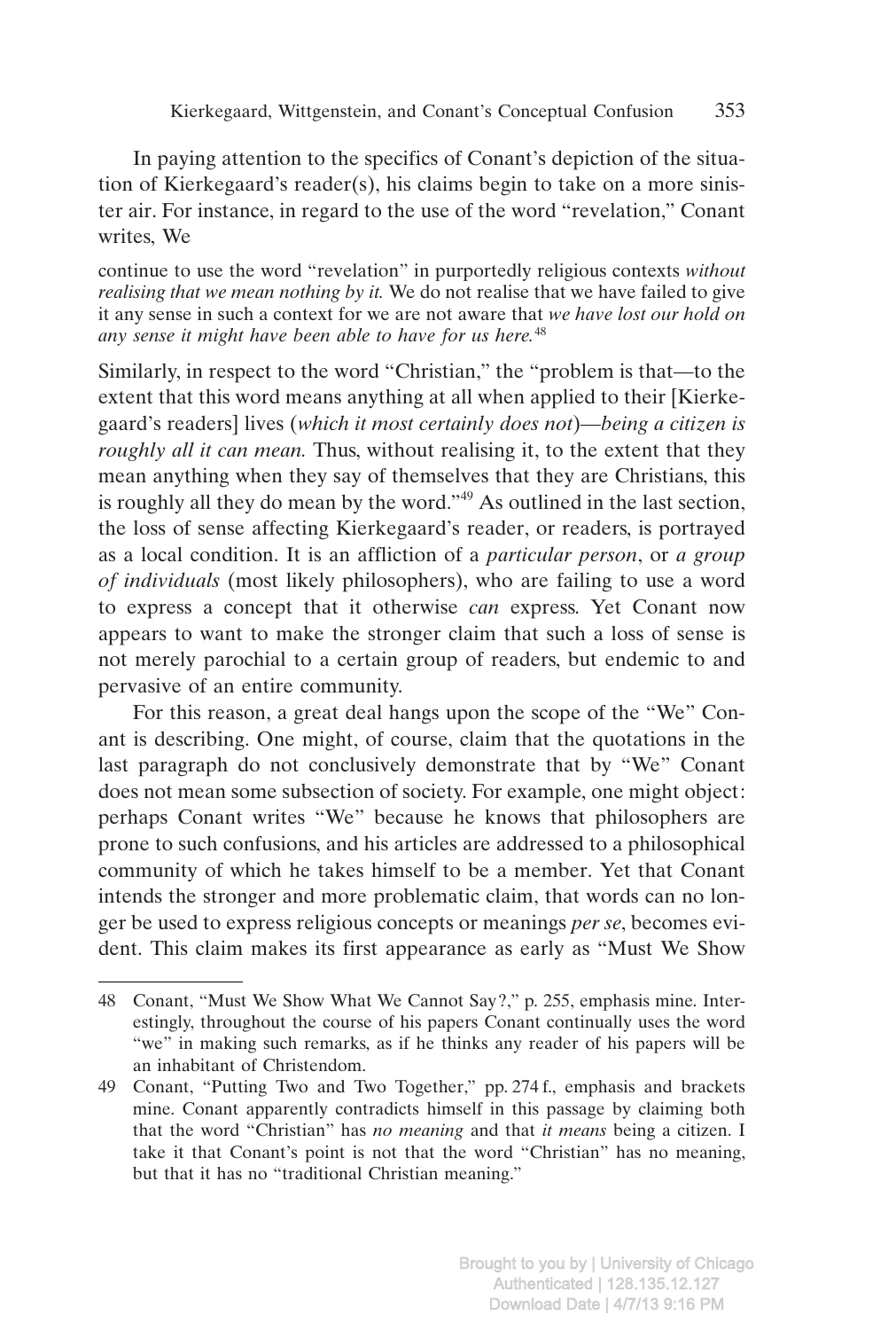What We Cannot Say," where Conant says that the "confusion of *our age*" concerns "the loss of certain of our concepts."<sup>50</sup> The subject of this loss of sense and concepts is not said to be a particular group, or subsection of society, but an "age." Conant reiterates this point:

Climacus says that in our reflective age we have simply "forgotten" what it means to be a Christian—we no longer have a religious use for these terms. We continue to employ a term such as "faith" in purportedly religious contexts as if we knew what we meant by it. In such a pseudo-religious employment, the term no longer has any clear meaning. We do not realise that we have failed to give the term a clear sense, for we are not aware that we have lost our hold on any religious sense it might once have been able to have.<sup>51</sup>

Conant's point is that in our age words can no longer be used to express religious concepts or meanings, and so any religious sense that those terms once had is now lost to us. What underlies this point is something that Conant never makes explicit—a tacit identification on his part of the situation of the reader at which Kierkegaard's method is aimed with any reader, or potential reader, of his own articles. For throughout the course of his writing on Kierkegaard, Conant refers to Kierkegaard's reader and his own in inclusive terms. For Conant it is "We" who are the targets of Kierkegaard's method; and in this characterisation Conant clearly envisages both Kierkegaard's readership and his own to share a common situation. The loss of sense affecting Kierkegaard's readers is, Conant thinks, something to which we as contemporary readers of Kierkegaard are still subject.

In "Nietzsche, Kierkegaard and Anscombe on Moral Unintelligibility" Conant goes into greater detail about the generic loss of sense of Christian concepts to which he thinks our age is subject. In this respect Conant tells us that Nietzsche, Kierkegaard and Anscombe all "advance some version of the following thesis: in the wake of the demise of a Christian tradition of religious thought and practice, we are left with certain concepts which continue to appear—but which no longer are—intelligible."<sup>52</sup> These concepts, we are told, "appear indispensable but *are in fact obso*lete,"<sup>53</sup> and the reason for this is that "a religious background we think is there is not (we imagine it is flourishing when it is  $dead)$ .<sup>54</sup> Conant's point is that the religious, Christian, culture, in terms of which such con-

Brought to you by | University of Chicago Authenticated | 128.135.12.127 Download Date | 4/7/13 9:16 PM

<sup>50</sup> Conant, "Must We Show What We Cannot Say?," p. 255.

<sup>51</sup> Conant, "Kierkegaard, Wittgenstein, and Nonsense," p. 209, emphasis mine.

<sup>52</sup> Conant, "Nietzsche, Kierkegaard and Anscombe," p. 250, emphasis mine.

<sup>53</sup> Ibid., p. 262, emphasis mine.

<sup>54</sup> Ibid., p. 282, emphasis mine.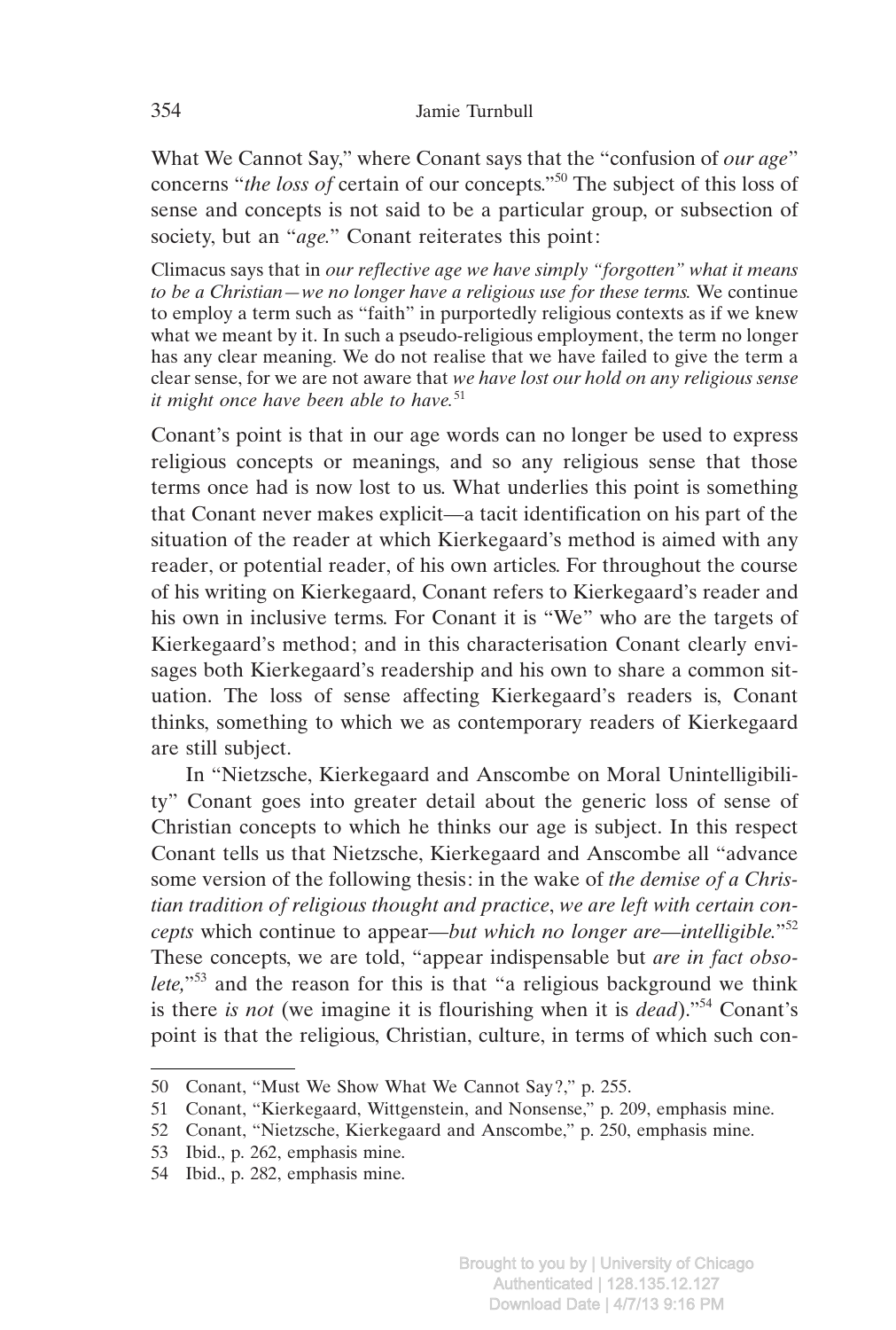cepts were sensible, is no longer, and as such they now no longer exist: they are "obsolete." In this vein, one of the ends of Kierkegaard's method is said to be "for us to end our collective acts of hypocrisy and confess we no longer know what it would mean for somebody today to call himself Christian<sup>"55</sup>

Understood in this way, the end of Kierkegaard's method is not to show some particular reader, or group of readers, that they are not in fact Christians. Rather it is to reveal that it is no longer possible to be a Christian per se, because the very religious background that conditioned the sense of religious concepts is no more. On this point Conant envisages Kierkegaard's readers and his own to be united in virtue of inhabiting a society in which words have lost their ability to express religious or transcendental meanings. When the inhabitants of such a society use words that previously expressed religious concepts, then they can no longer be using those concepts, or expressing those meanings. It is for this reason that Conant holds that such words simply express secularised non- religious meanings, and this is all that those words can mean.

It should now, I hope, be clear that Conant does indeed fall into the very trap that he is concerned to accuse Phillips of falling into: of failing to hold onto the notion that all three of Kierkegaard's categories (specifically, the religious category) can have application in a human life, and so maintain the parallel between Wittgensteinian grammatical investigation and Kierkegaardian qualitative dialectic.

#### IV. Conant's Conceptual Confusion

If the above reading of Conant is correct, he is committed to holding both that there are Christian concepts and that there are no such concepts. A fortiori, the claim is that the inhabitants of Christendom both possess and do not possess such concepts. Evidently both of these claims cannot be true on pain of contradiction. It is this contradiction, I hold, that undermines Conant's account of conceptual confusion, his claim with respect to the necessity of Kierkegaard's method, his reading of Kierkegaard, and thereby his account of the relationship between Kierkegaard and the later Wittgenstein.

<sup>55</sup> Conant, "Must We Show What We Cannot Say?," p. 257, emphasis mine. Cf. Conant, "Nietzsche, Kierkegaard and Anscombe," p. 264.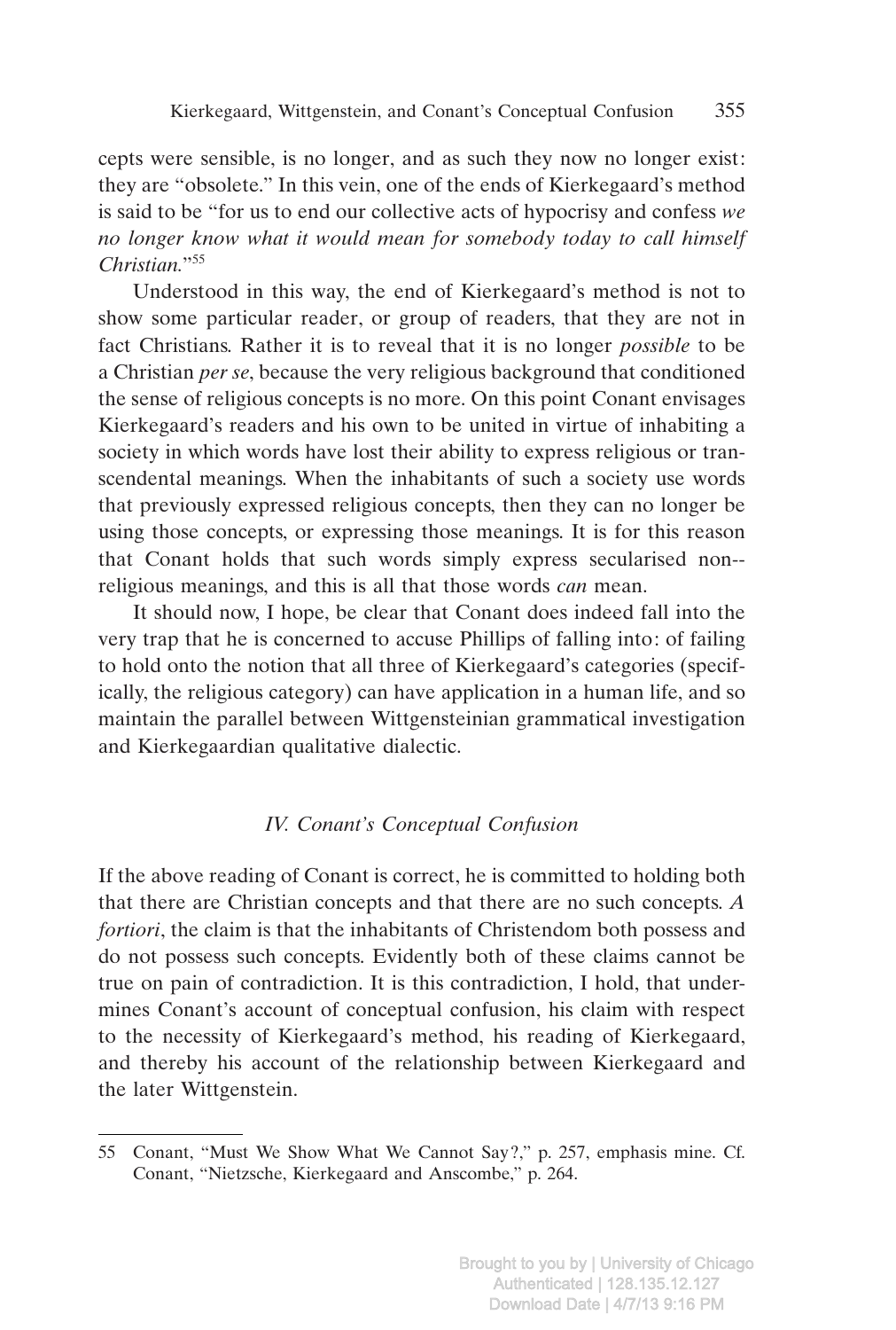#### 356 Jamie Turnbull

Once the above contradiction is noted, the details of Conant's reading quickly begin to unravel. For example, take the claim that the subject matter of Kierkegaard's philosophy is "what is open to everyone's view."<sup>56</sup> If it is true that Christian concepts are obsolete then they cannot be "open to everyone's view." The same holds for Conant's characterisation of Kierkegaard as engaged in a grammatical investigation, and offering his reader a series of grammatical remarks. For if there are no such concepts, it is mysterious how they can be expressed by grammar and so be the subject of grammatical remarks. The point also extends to Conant's characterisation of Kierkegaard's philosophical reader as being subject to a *conceptual* confusion. For if concept  $x$  does not exist, then I *ipso* facto cannot be confused about it. $57$ 

Conant's account of conceptual clarification, or qualitative dialectic, also falls apart. For example, in respect to the word "belief" Conant characterised Kierkegaard as "marking off the religious category of belief and isolating the junctures at which we are prone to confuse the religious category with an epistemic (i.e. aesthetic) category."<sup>58</sup> The point of this, as outlined above, was to provide the reader with a means by which to be able to make comparative judgements between different concepts expressed by the same word—so as to be able to identify the moment in their own usage when these become confused. Yet if there are no religious concepts, there is no basis upon which such comparative judgements can be made, and so it makes no sense to depict Kierkegaard as engaged in a project of marking off the junctures at which we are prone to confuse religious and epistemic concepts.59 The non-existence of Christian concepts thereby conflicts with Conant's claim that Kierkegaard's aim is to provide his reader with a perspicuous presentation in which the etiology of his conceptual confusion is writ large.

The above contradiction also challenges one of the senses in which Conant thinks Kierkegaard's works attempt to show something to their reader. For instance, we read:

Sometimes…Kierkegaard (or one of his pseudonymous authors) will want to paint a particularly vivid picture of what a Christian life would look like what a life would be like that can *only* be understood in terms of Christian cat-

<sup>56</sup> Conant, "Must We Show What We Cannot Say?," p. 246; cf. Conant, "Kierkegaard, Wittgenstein, and Nonsense," pp. 205 f.

<sup>57</sup> Schönbaumsfeld, too, notes this point; see A Confusion of the Spheres, p. 113.

<sup>58</sup> Conant, "Putting Two and Two Together," p. 276, emphasis mine.

<sup>59</sup> Ibid., p. 267; cf. Conant, "Nietzsche, Kierkegaard and Anscombe," p. 264.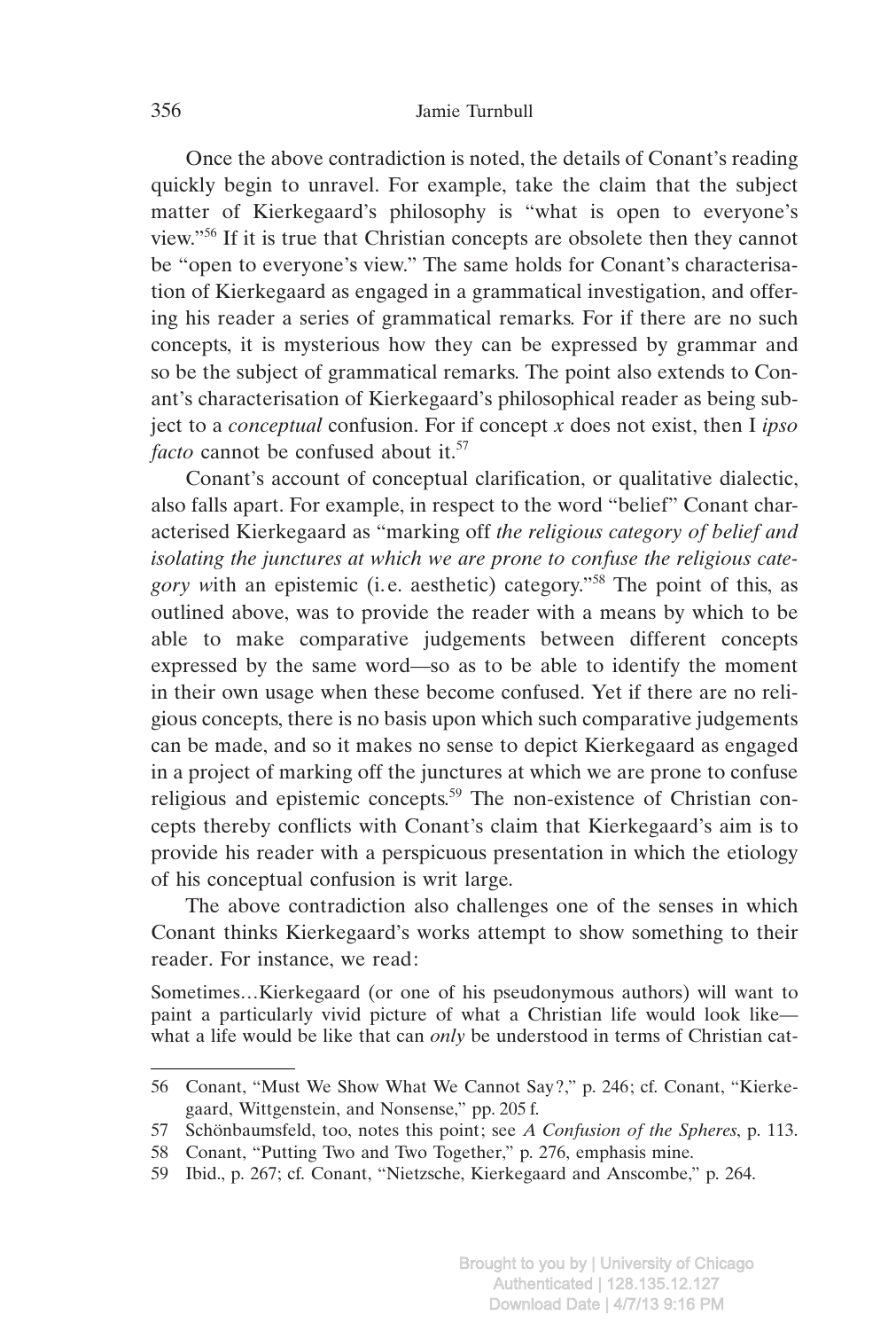egories. The point is to contrast that life with the life of a reader who imagines himself to be a Christian. It is *only* in that other life, Kierkegaard wants to show, that the Christian categories have their full, mutually implicating meaning, and apart from it they may have any or none.<sup>60</sup>

Yet if Christian concepts are obsolete it is difficult to see how these examples can be intelligible, or what function they can serve.<sup>61</sup> Specifically it is difficult to comprehend how such pictures can, on Conant's interpretation, show Kierkegaard's readers anything. Conant's claim that Kierkegaard is offering his reader a series of reminders is also undermined. Specifically the claim that Kierkegaard's problem is "not one of teaching the reader something he does not know but rather one of showing him that, with respect to the activity of becoming a Christian, there is nothing further he needs to know."<sup>62</sup> For if Christian concepts no longer exist, Kierkegaard's reader cannot be said to know, even in any tacit sense, what it is to become a Christian. $63$ 

That his account of Kierkegaard is subject to the above tension is not news to Conant but something he recognizes, although he does not formulate it or draw out its consequences in quite the same way that I have. According to Conant, his account is not subject to a contradiction, but a paradox. I shall now turn to consider Conant's paradox, and his proposed dissolution of it.

<sup>60</sup> Conant, "Putting Two and Two Together," p. 277, emphasis mine.

<sup>61</sup> There is a similar problem with Conant's claim that Kierkegaard's method is one of attempting to get his countrymen to compare his or her concept of what it means to become a Christian with his or her own life. For if there is no such concept, there is no basis upon which the reader can make such a comparative judgement.

<sup>62</sup> Conant, "Kierkegaard, Wittgenstein, and Nonsense," p. 205, emphasis mine.

<sup>63</sup> Similarly, Conant states that the inhabitants of Christendom "do not mean by their words what they want to mean. What they want to mean is at odds with what they say. They have an incoherent desire with respect to their words and, in particular, with respect to the word 'Christian'" ("Putting Two and Two Together," p. 275; cf. Conant, "Nietzsche, Kierkegaard and Anscombe," p. 265). However, if the inhabitants of Christendom do not possess the concept "Christian," it is mysterious how they can be thought to formulate desires about it.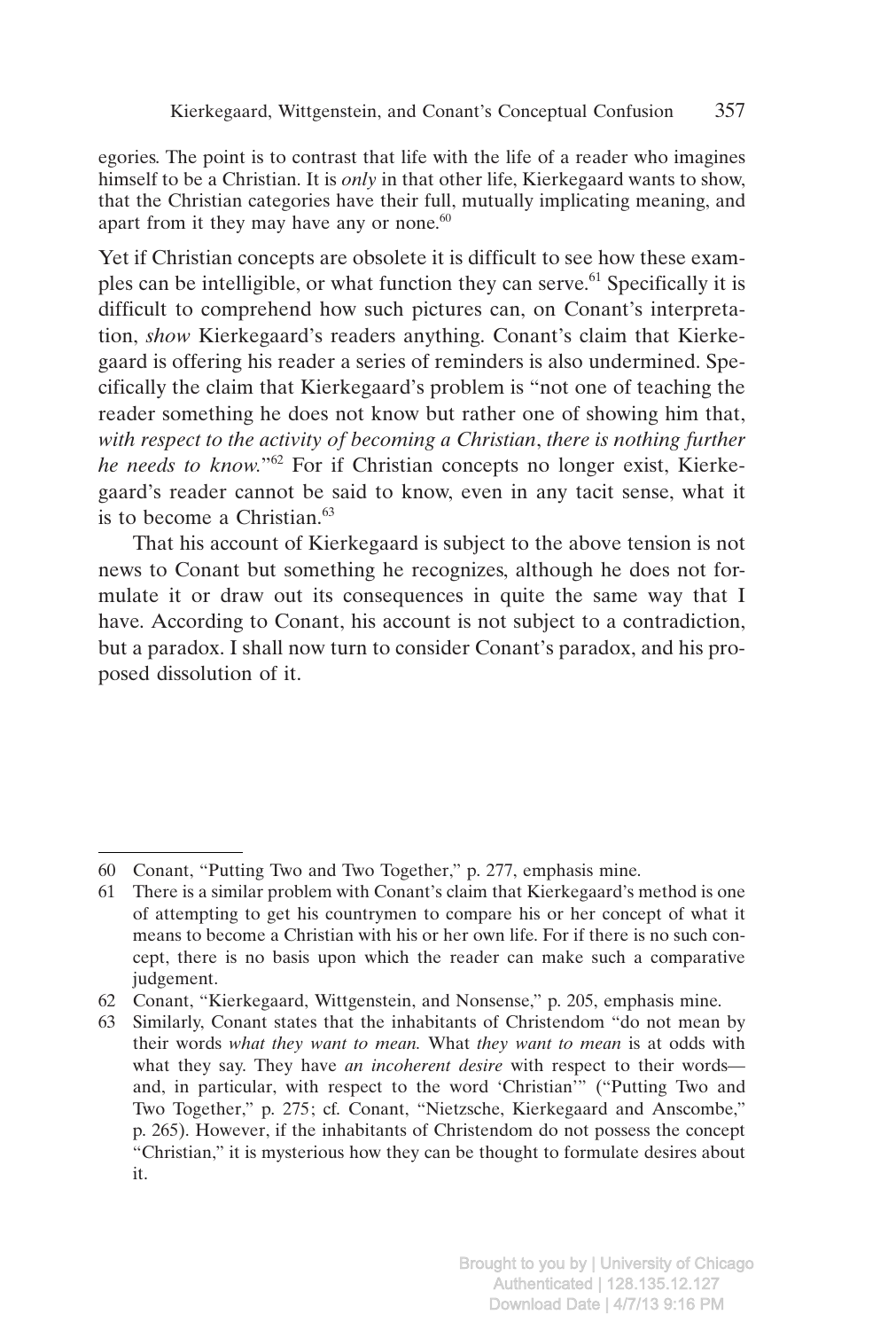#### 358 Jamie Turnbull

## V. The Paradox of Unintelligibility

Conant's treatment of the above tension occurs in his paper on moral unintelligibility, which is a reply to an article by R.W. Beardsmore.<sup> $64$ </sup> In this paper Conant initially takes this tension, and specifically the notion of a concept that no longer has any sense or meaning, seriously; and formulates it as constituting a problem, or paradox, of moral unintelligibility. I will outline Conant's paradox. I shall then argue, first, that Conant fails to motivate the claim that his views result in a paradox, rather than a contradiction; secondly, that Conant's attempted dissolution of the above paradox fails; thirdly, and finally, that even if Conant's dissolution of his paradox were successful, this would still be an insufficient basis upon which to ground his reading of Kierkegaard.

Conant casts the idea that the inhabitants of Christendom seek to employ concepts which no longer have any sense or meaning as an instance of what he terms the problem, or "paradox," of moral unintelligibility.<sup>65</sup> As already noted, Conant claims that Nietzsche, Kierkegaard and Anscombe all "advance some version of the following thesis: in the wake of the demise of a Christian tradition of religious thought and practice, we are left with certain concepts which continue to appear—but which no longer are—intelligible."<sup>66</sup> Such theses as Nietzsche, Kierkegaard and Anscombe are allegedly concerned to level are thereby held to be subject to a paradox of unintelligibility. For our purposes the most useful way into Conant's paradox is as follows. With regards to a concept that both is but is unintelligible, he writes:

If we try to imagine such a concept, we end up identifying something which either  $(1)$  is a concept or  $(2)$  is not a concept. If  $(1)$ , then it must be possible to intelligibly make out which concept is at issue; but in that case what we have is not an instance of "the interesting situation" (in which a concept survives the conditions of its intelligibility). If (2), then what is at issue is at most something which can be *mistaken* for a concept; but in that case what we have is not an instance of "the survival of a concept."67

<sup>64</sup> I will not consider all of the details of Conant's argument with Beardsmore but will be concerned with how Conant formulates and attempts to dissolve his paradox.

<sup>65</sup> Conant, "Nietzsche, Kierkegaard and Anscombe," p. 277.

<sup>66</sup> Ibid., p. 250, emphasis mine.

<sup>67</sup> Ibid., p. 277. As Conant recognizes, if these thinkers "can make out which concept is at issue...that would amount to showing that there is no concept at issue, and hence nothing for their critique to be a critique of" (ibid., p. 251). Conant's point is that if these thinkers can make out which concept is the subject of their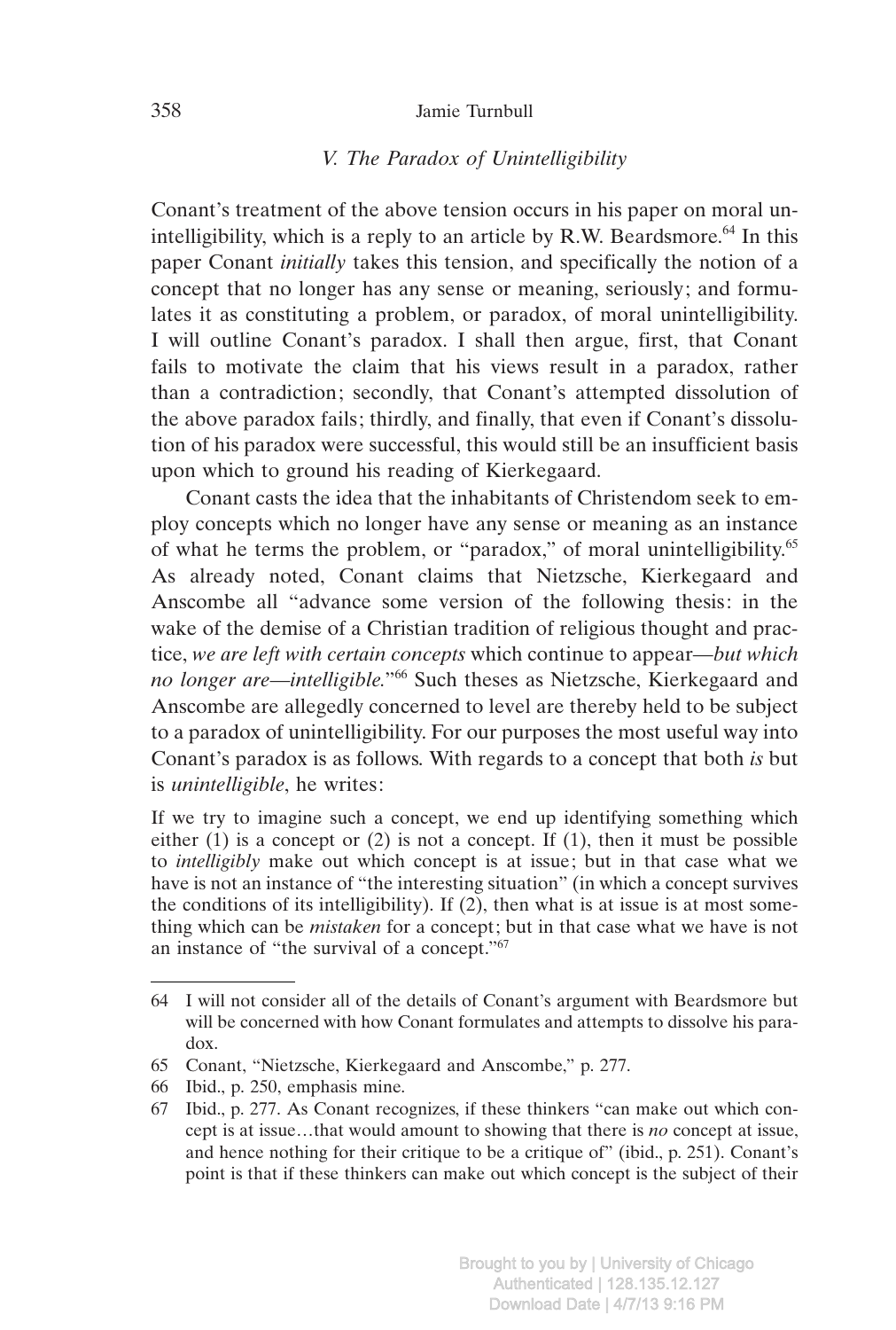Conant states that his thinkers are "interested in cases in which we continue to employ certain words but are no longer able to use them to express the concepts which those words formerly expressed,"<sup>68</sup> and that in these cases they appear concerned to charge "that someone is not just *saying* something unintelligible, but *employing a particular concept* outside the conditions which allow for its intelligibility."<sup>69</sup> In particular Conant holds Kierkegaard's charge that the inhabitants of Christendom desire to express Christian concepts, concepts which have no sense or meaning, to be an instance of this paradox of unintelligibility. What this adds to the earlier characterisation of Conant's dilemma is the idea that Kierkegaard's readers are, *per impossibile*, employing concepts outside of the conditions of their own intelligibility.

Conant now, at least provisionally, appears to have some tract with the notion of a concept that has no sense or meaning; indeed, a concept which has, we are to believe, survived the conditions of its own intelligibility. At this point we might pause and ask: What sense can be given to such an idea? Before we attempt to answer this question it would be wise to ask why we need to do so. In order to take this notion and the difficulties to which it gives rise seriously we would, surely, need to know why it is something that we cannot otherwise do without. For instance, is our positing such "concepts" forced upon us by Nietzschean, Kierkegaardian, and/or Anscombonian exegesis? Or is the idea of an unintelligible concept something that we require in order to make sense of the apparently nonsensical behaviour of those around us? If so, what empirical evidence might warrant us taking such a notion seriously? Conant provides us with neither the textual nor the empirical evidence that would be required to take the idea of a concept surviving the conditions of its own intelligibility seriously.

It is reasonable to suggest that we will buy this notion as paradoxical, as opposed to contradictory, only if we feel forced to accept it as one we cannot otherwise do without. Conant does not attempt to motivate our acceptance of this idea, but simply appears to take it for granted that we need such a notion. The very fact that Conant accepts the idea that a concept can survive the conditions of its own intelligibility as paradoxical, I suggest, is noteworthy. For if we are not forced to buy Conant's

charge of unintelligibility, they can no longer hold that it is literally unintelligible, for to charge that "x is unintelligible" is self-defeating.

<sup>68</sup> Ibid., p. 276, emphasis mine.

<sup>69</sup> Ibid., p. 251, emphasis mine; cf. ibid., p. 265, p. 276, p. 282.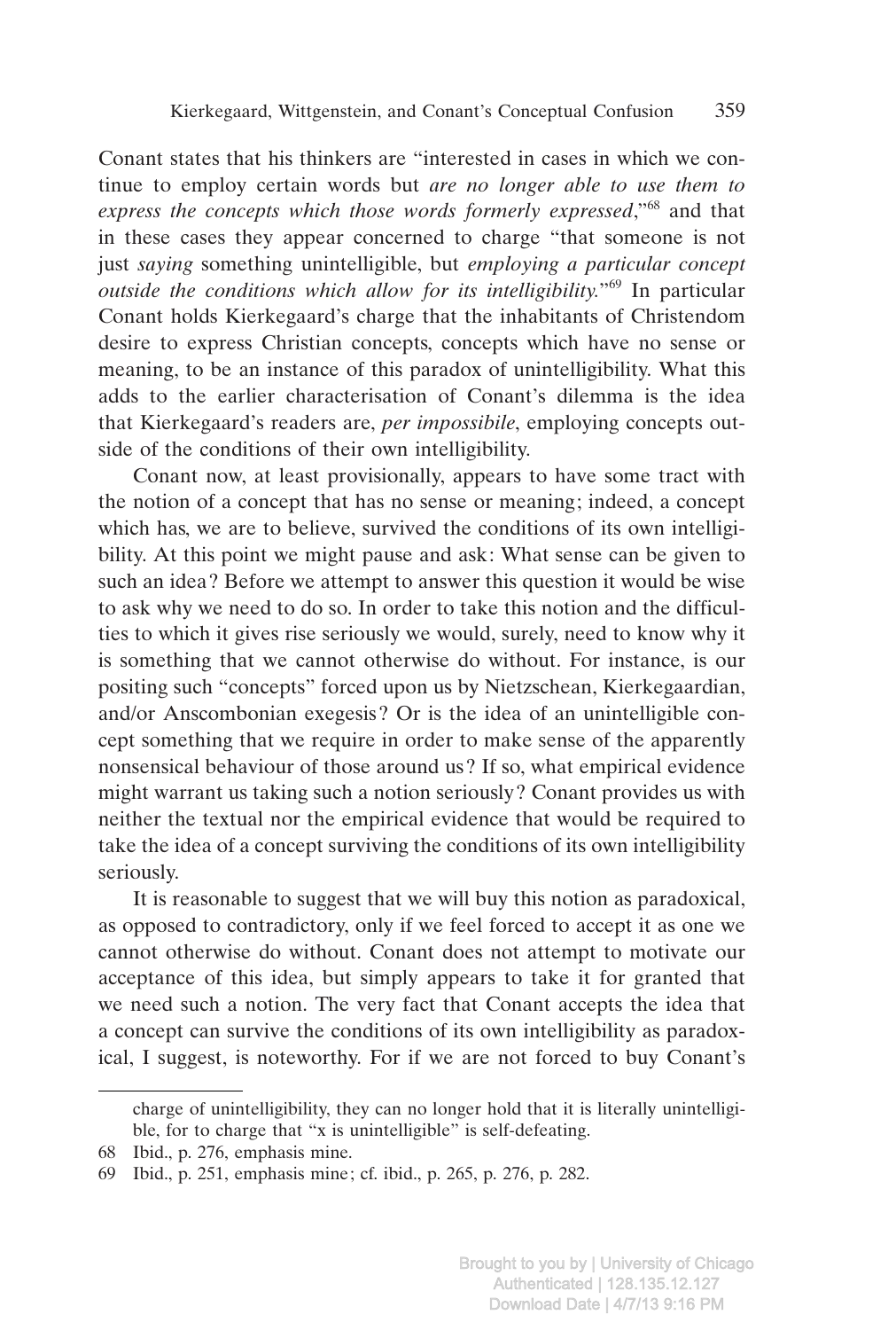notion as paradoxical, then surely he must concede that it is contradictory. Conant states that it is not his intention to "defend or attack…specific charges of…unintelligibility" but "simply to clarify their logical structure."<sup>70</sup> However, this underplays just how important clarifying and making sense of the logical structure of such charges is to Conant, because, given the above, his account of conceptual confusion, of Kierkegaard's method, and thereby of the relationship between Kierkegaard and the later Wittgenstein stands or falls depending upon how his paradox is dealt with.

Conant's next move is to attempt to dissolve the paradox to which he thinks Kierkegaard's readers are subject. In attempting this dissolution Conant begins by distinguishing between words, or expressions, and the concepts they express. For "[n]either Nietzsche's nor Kierkegaard's point," we are told, "is one about whether certain pieces of vocabulary have to be discarded. Their point is about what sort of concepts we are (presently) able to express with that vocabulary. Theirs is not a point therefore about what sort of words we have at our disposal, but about what sort of use we are able to make of those words—what concepts those words express."<sup>71</sup> The point is not that certain words are unintelligible, for those words may now be used to express different concepts, and so just because one particular use of a word is problematic does not deem all uses of the same word so. The point of contention concerns the concepts that our words are able to express, and this is to be determined by the ways in which we can and cannot intelligibly use those words.

This point comes to the fore in Conant's dispute with Beardsmore over the interpretation of Anscombe. The point of contention is said to be "about the conditions of intelligibly applying certain concepts—that is, that we fail to make sense when we attempt to use words…in a very particular way."<sup>72</sup> The problem is not thought to concern all uses of a word, but only those particular uses in which that word expresses a concept which, Conant alleges, is no longer intelligible. Conant claims that it is on this point that Beardsmore gets Anscombe wrong. According to Conant, Beardsmore reads Anscombe as claiming that such an expression can have no meaning per se, and goes about trying to refute Anscombe by offering counter-examples of currently sensible uses of the word in ques-

<sup>70</sup> Ibid., pp. 250 f.

<sup>71</sup> Ibid., p. 267.

<sup>72</sup> Ibid., p. 273, emphasis mine.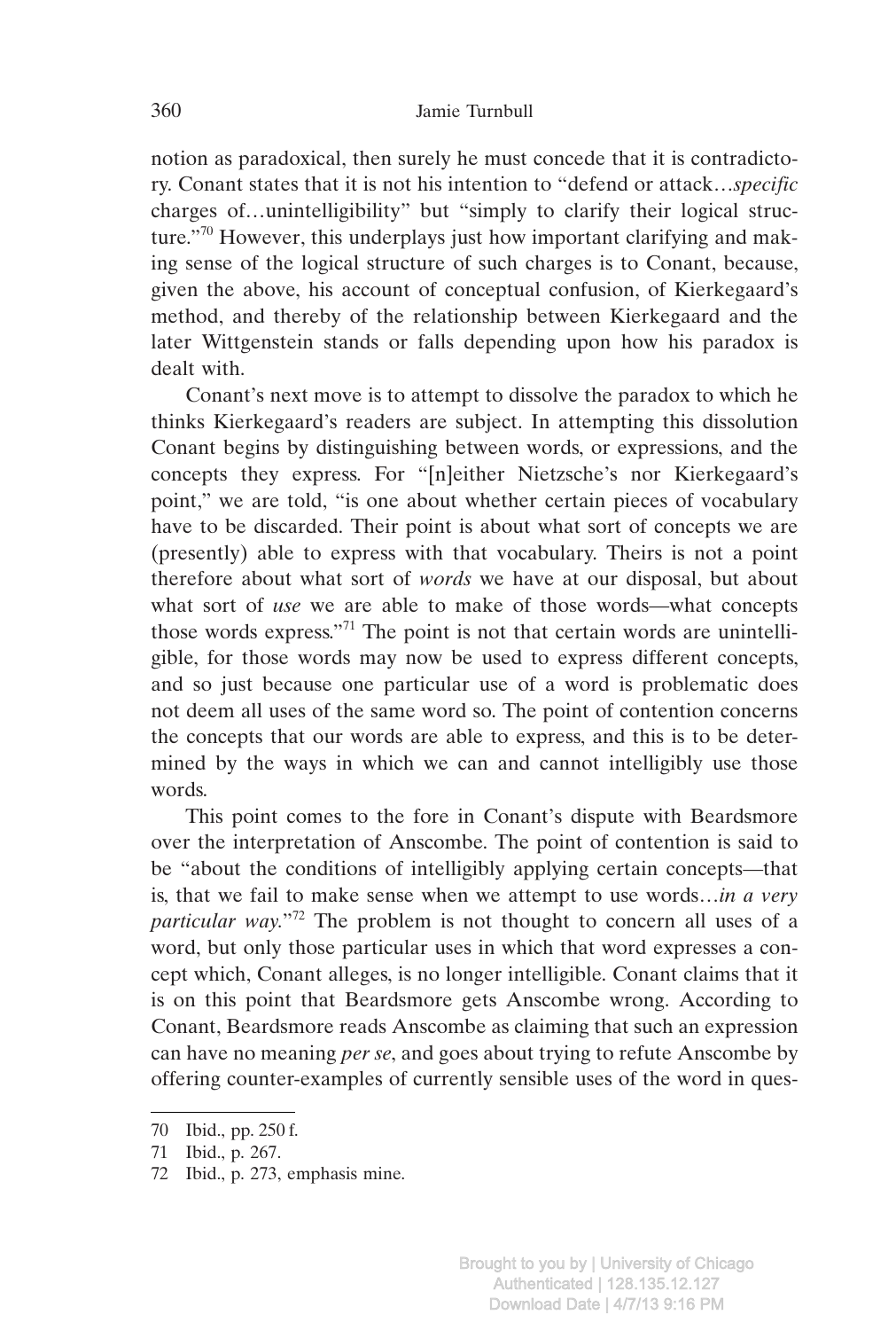tion. As Conant apparently rightly notes, these counter-examples will fail to engage with Anscombe's argument; for that a word is currently used sensibly cannot of itself entail that it might have once been used to express a concept that is now unintelligible.

At this point Conant's proposed dissolution of his paradox becomes indistinguishable from his interpretation and defence of Anscombe's views. Quoting Anscombe, Conant states that what happens in such a case of unintelligibility is that "we transfer an expression from one context to another without transferring its use, and in which "though we do not transfer its use we think we transfer some meaning."<sup>73</sup> What is apparently thought to happen in such cases is that although we do not use the word in the same way we previously have done, we think that it expresses the same concept or that it has the same meaning. In such cases "an appearance of meaning is engendered—an apparent meaning which, upon reflection, we perceive not to be a legitimate meaning but which we nevertheless take to be some sort of meaning."<sup>74</sup> The idea appears to be that this dissolves the paradox by denying that concepts literally survive the conditions of their own intelligibility. What is thought to survive is, rather, the appearance of meaning engendered when we transfer an expression, and think we transfer its meaning, from one context to another.

As a proposed dissolution of his paradox of unintelligibility the above is unsatisfactory, and for numerous reasons. For, Conant appears to have simply substituted the apparently more innocent sounding notion of an appearance of meaning for that of a concept that survives the conditions of its own intelligibility. Yet it is unclear how the notion of an appearance of meaning engendered by a no longer existing concept helps us; and since it is being asked to do the same work it should, I think, be subject to the same sceptical reservations as that of a concept surviving the conditions of its own intelligibility. This is certainly the case given the weight of interpretation that this notion is now being asked to bear. Rather than having to account for the existence of concepts outside of the conditions of their own intelligibility Conant now, surely, owes us an account of how it is that a non-existent concept can continue to appear meaningful to us. Indeed, given that such meanings are thought to appear to us, that is, to societies and social group such as Christendom, rather than to individuals, Conant needs to elaborate upon how this can be so without such meaning

<sup>73</sup> Ibid., p. 278.

<sup>74</sup> Ibid., p. 279.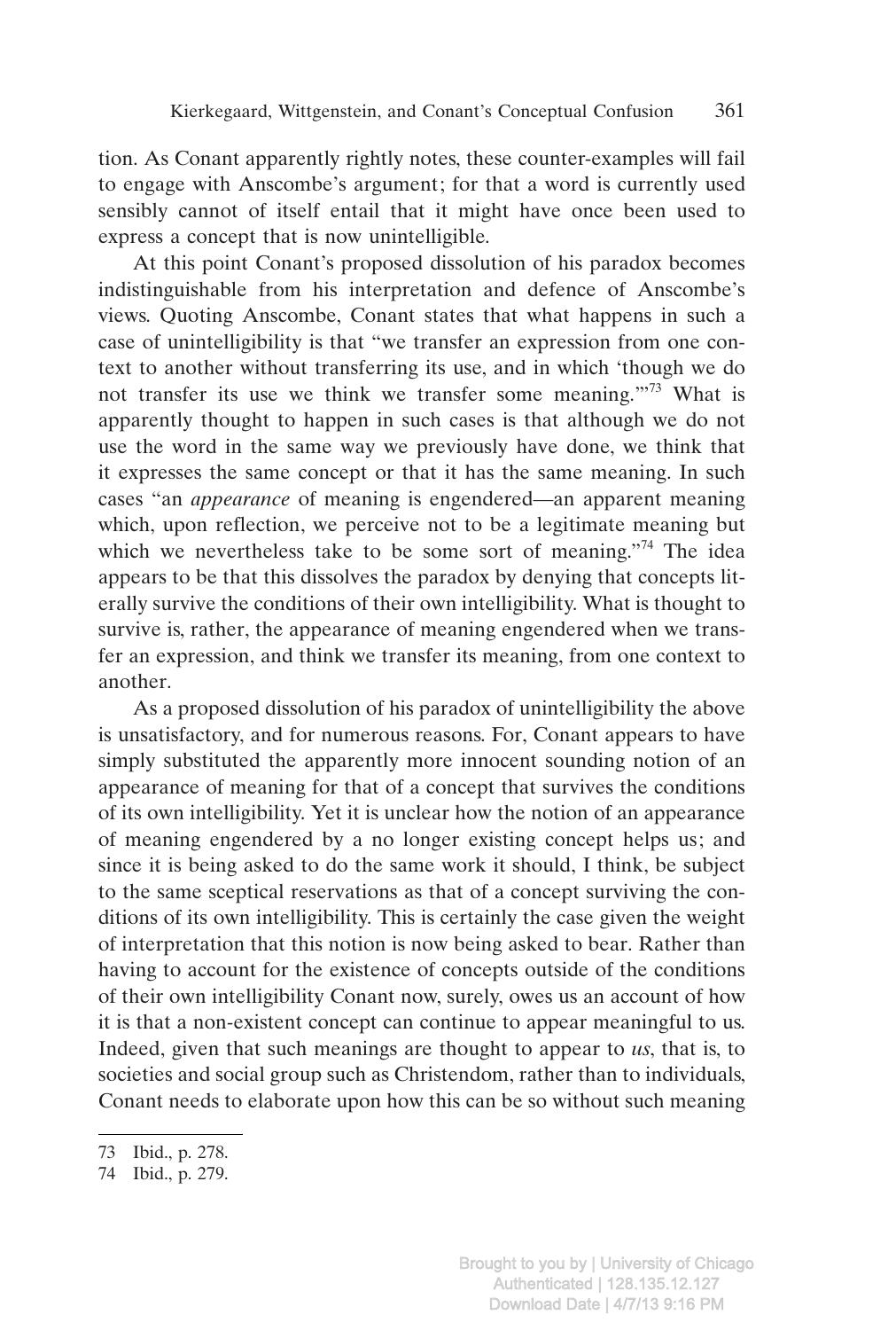being conceptual. For one would think that if such meanings appear to social groups, then they must do so on the basis of some normativity.

Yet even if Conant could begin to answer some of these questions, there is a larger monster waiting in the wings. For Conant's notion of such apparent meanings is dependent upon the expression that gives rise to such appearances having a provisional sense and meaning. We are said to "transfer an expression from one context," in which it is presumably sensible, "to another":<sup>75</sup> presumably to a context in which it no longer makes sense. If this were now intended to be an account of conceptual confusion it would make sense in a situation in which a subject had a use for the concept in question, and then began to apply the term that expresses that concept in a confused way. However, this move is not open to Conant because, as we have already noted, the cases in which he is specifically interested are precisely those in which "we continue to employ certain words but are no longer able to use them to express the concepts which those words formerly expressed."<sup>76</sup> The cases in which Conant (and his thinkers) are said to be interested are precisely those in which there are no sensible applications of the concept in question to act as the basis from which conceptual confusion (or apparent meaning) can arise.

Conant might respond to this by saying that he intends the above to be an account of the genesis of conceptual confusion (or apparent meaning), and that to get to the cases in which he is interested we need only imagine that the sensible use of the concept in question desists, while the nonsensical application of the term that served to express it persists (thereby serving to express the appearance of meaning). However, should Conant make this move we might fairly demand of him an answer to the following question: What is forcing us to describe such a situation as one in which the use of a term has been corrupted, and an apparent meaning generated, rather than one in which the use of the term has now changed such that it now expresses a different concept? To this important and problematic question we have no answer.

Yet even if we assume for the sake of argument that the notion of an apparent meaning left by a now non-existent concept is both unproblematic and intelligible, this is still an insufficient basis upon which to ground Conant's interpretation of Kierkegaard. The question is, then, can we conceivably substitute the notion of an appearance of meaning

<sup>75</sup> Conant, "Nietzsche, Kierkegaard and Anscombe," p. 278.

<sup>76</sup> Ibid., p. 276, emphasis mine.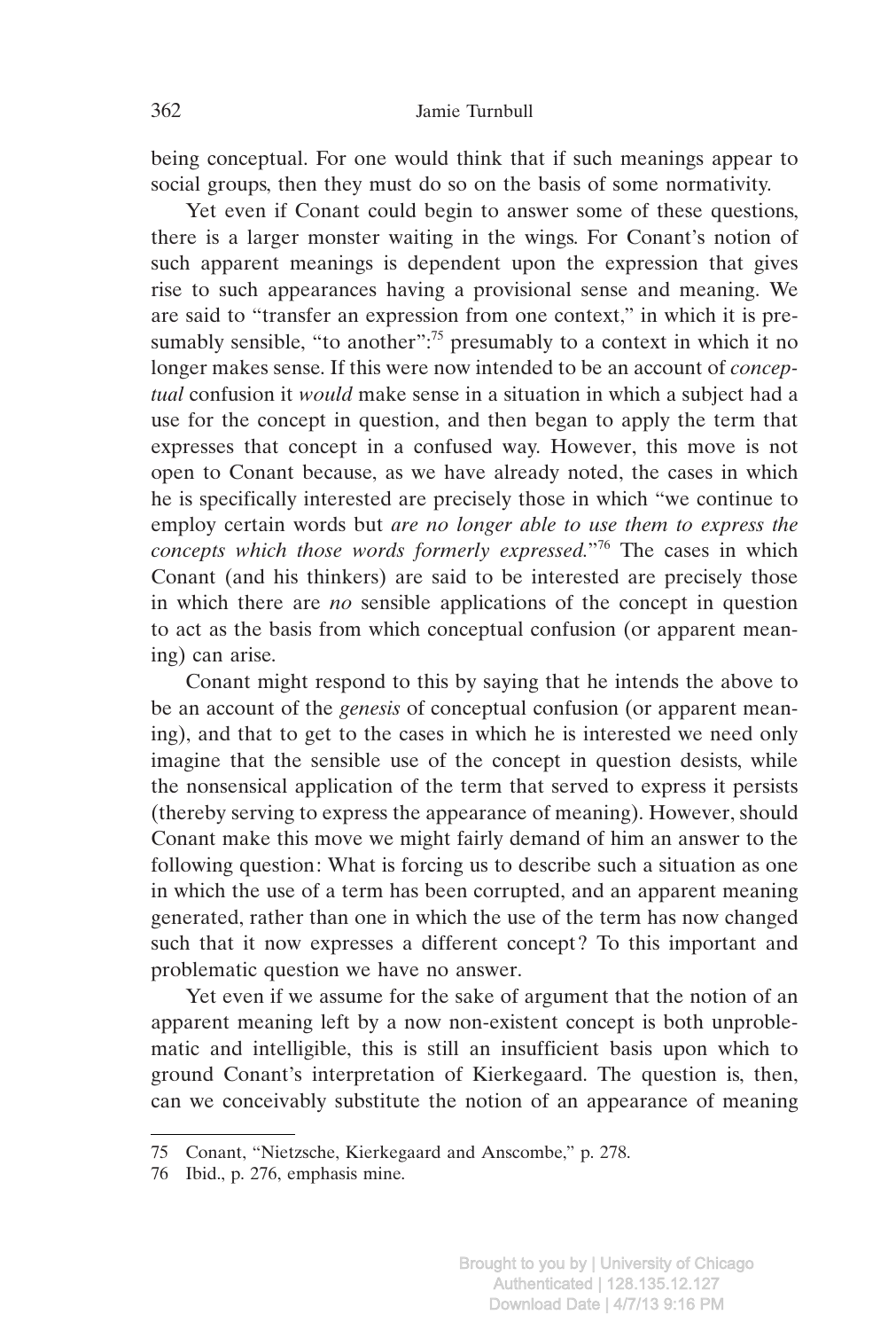for that of a conceptual confusion and Conant's interpretation of Kierkegaard continue to work? The answer to this question is, I think, "No." Conant's dissolution of his paradox entails that the inhabitants of Christendom do not actually possess or express Christian concepts, but are simply subject to an appearance of meaning. Yet if this is the case then, once again, the situation of Kierkegaard's readers cannot be characterised as one of *conceptual* confusion at all. For on Conant's interpretation the target of Kierkegaard's work cannot be depicted as conceptual confusion, but must rather be understood as the apparent meanings which remain from now non-existent concepts.

On the basis of this point it should be apparent that Conant's attempt to dissolve the paradox that cripples his interpretation of Kierkegaard will not now allow his parallels between Kierkegaard and the later Wittgenstein to run. For if the situation of Kierkegaard's reader cannot be said to be one of conceptual confusion, a project of Wittgensteinian conceptual clarification as Conant has described it is not going to help. When trying to conceive of how Conant might ground his interpretation of Kierkegaard on the basis of the notion of an apparent meaning, once again, the details begin to come apart on us. For the apparent meaning of a now non-existent concept is also an insufficient basis upon which to characterise the inhabitants of Christendom as subject to grammatical confusion, and thereby to characterise Kierkegaard's method as one of grammatical investigation.<sup>77</sup> Specifically, Conant cannot now depict Kierkegaard as offering us "grammatical remarks." For in order for Conant's alleged examples to function as grammatical remarks it is, surely, essential that Kierkegaard's readers possess the concepts in virtue of which these are to be intelligible; indeed, this must be the case for them to remark upon their grammar. The same is true of the characterisation of Kierkegaard's method as one of offering his reader reminders, as in terms of Conant's reading there are now no sensible applications or uses of the concepts in question to be reminded of.

That Conant's attempt to resolve the contradiction that lies at the heart of his reading of Kierkegaard's fails, entails that his account of the necessity Kierkegaard claims on behalf of his method of indirect communication cannot hold either. As outlined in the opening section of this article, Conant attributes such necessity to a logic of conceptual confu-

<sup>77</sup> Unless, of course, Conant is going to claim that such appearances of meaning have grammatical structure. In which case we would need to know why they do not count as conceptual.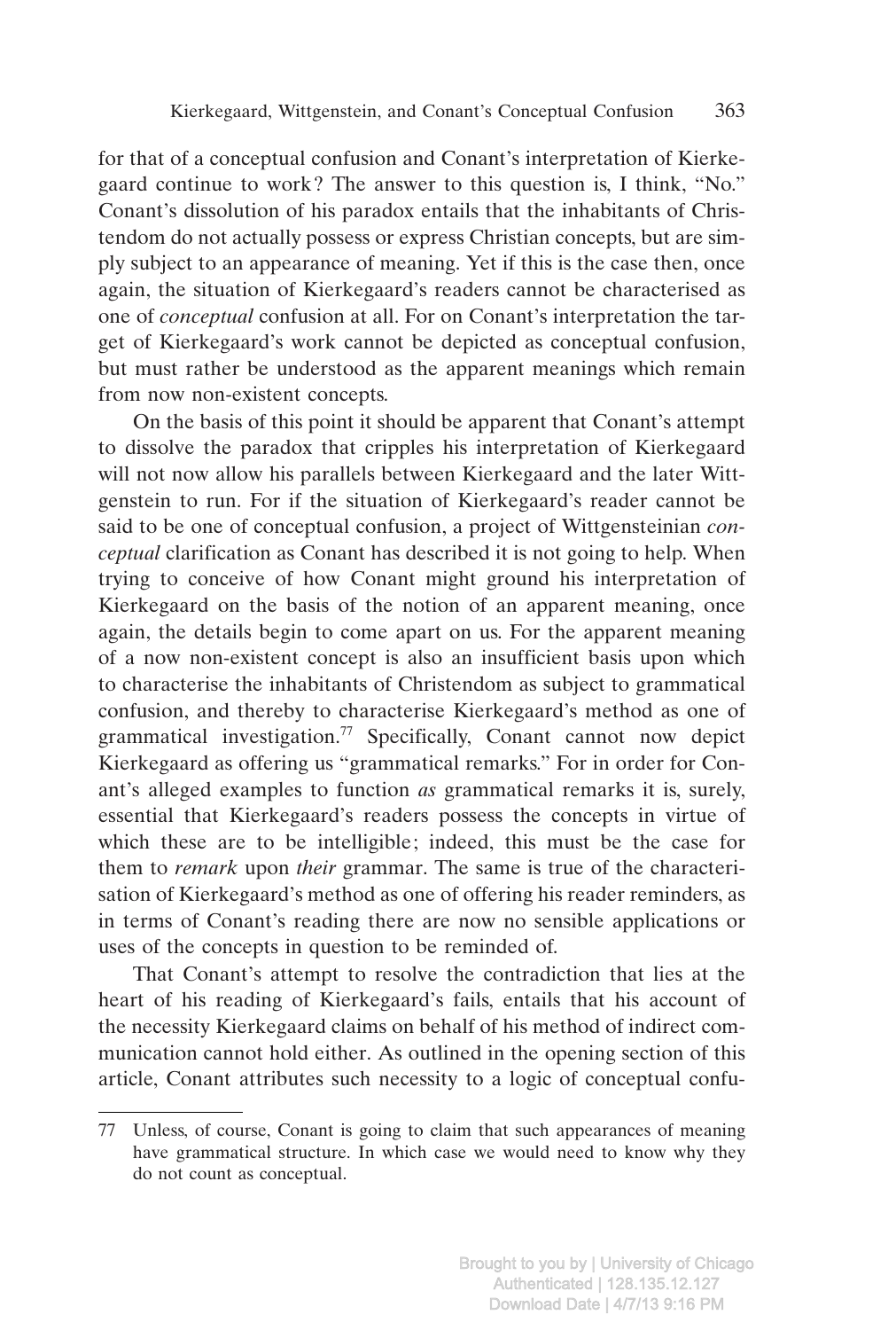sion. That confusion, we were told, necessitates an indirect treatment on the grounds that such an approach refrains from conceding to the reader that his, in fact unintelligible, views are intelligible. On this basis Conant characterised the authorial strategy of the Postscript as one that attempts to engage the reader in the very conceptual confusions that it ultimately seeks to undermine. Yet having followed Conant's views to their conclusion, the above characterisations of both reader and text cannot be drawn.<sup>78</sup> If we are to follow Conant's project to its logical conclusion, we must understand the Postscript as actively seeking to engage its reader in an appearance of meaning engendered by no-longer existing concepts. This point, if taken seriously, would raise serious questions as to how it could be possible for us to read the Postscript at all. This is certainly the case given Conant's tacit identification of Kierkegaard's readership with his own.

If we take Conant's reading seriously then we arrive in the following situation. The nonsense in which the *Postscript* tries to engage its readers, and ultimately dispel them from, is not simply the nonsense of conceptual confusion, but a nonsense that results from an appearance of meaning that has survived a now non-existent concept. That this should be the logical consequence of a project that began by taking issue with "virtually all of the secondary literature on both Kierkegaard and the early Wittgenstein,"<sup>79</sup> on the grounds of being committed to an unintelligible distinction between kinds of nonsense, is ironic to say the least. For against a lengthy tradition of Kierkegaard and Wittgenstein scholarship Conant sought to maintain that "there are no kinds of nonsense. All the nonsense there is, is old-fashioned, straightforward, garden variety, completely incomprehensible gibberish."<sup>80</sup> Given his penchant for characterising works of philosophy as ironic set-ups that lack any substantive philosophical content at all, this may be a conclusion that Conant embraces. Yet, as we have witnessed, in its descent into different kinds of nonsense we have good reason to question the intelligibility of Conant's own work on Kierkegaard and his relation to the later Wittgenstein.

<sup>78</sup> Conant cannot now characterise this difference by saying that the "difference between the sort of nonsense these authors themselves cultivate and the sort they see their readers talking is the difference between a self-conscious and an unwitting employment of nonsense" (Conant, "Putting Two and Two Together," p. 282).

<sup>79</sup> Conant, "Must We Show What We Cannot Say?," p. 270.

<sup>80</sup> Ibid., p. 253, emphasis mine.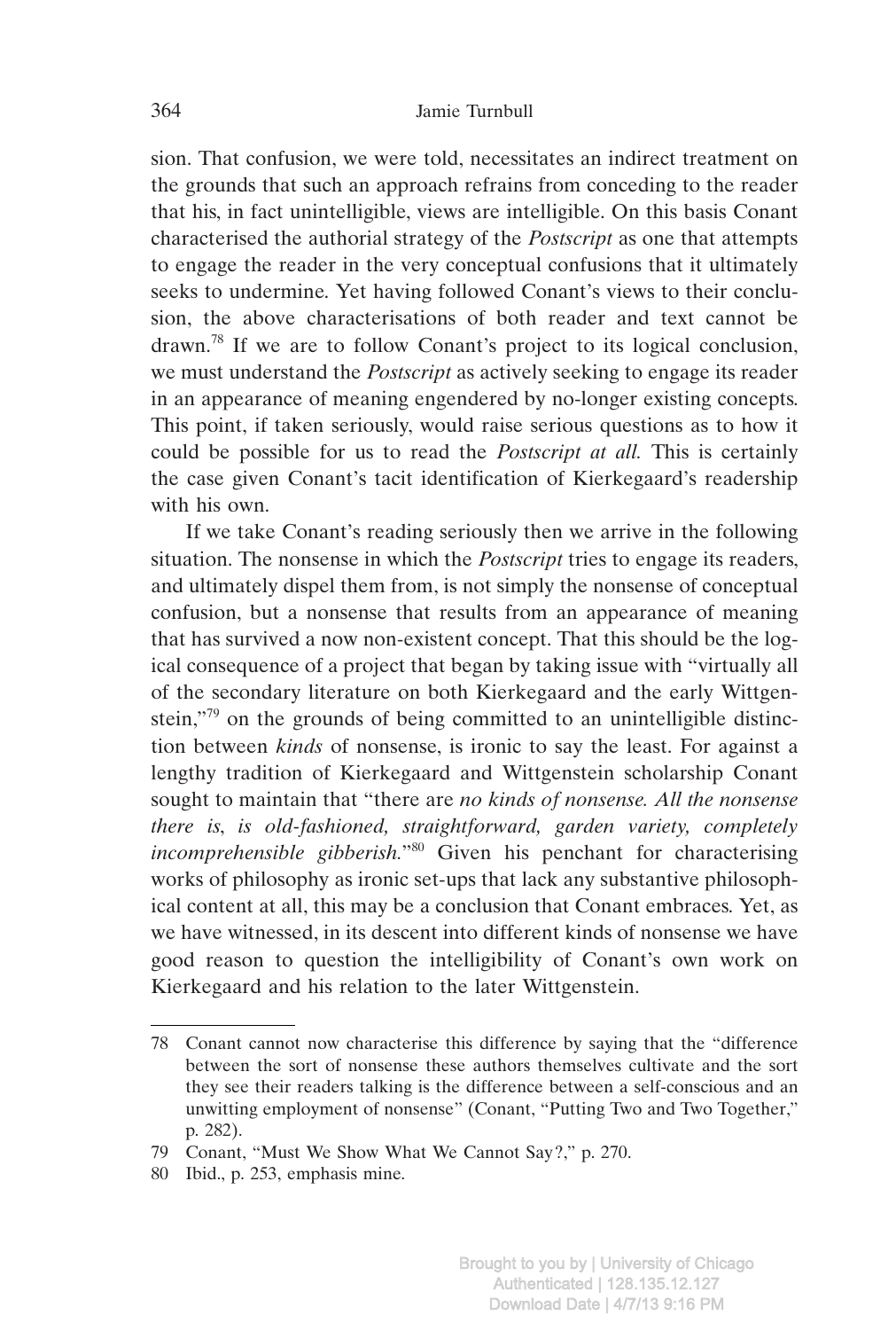## VI. Conclusion

This article has considered Conant's attempt to account for the necessity Kierkegaard claims on behalf of his method, by claiming that it is attributable to cases of conceptual confusion. I have argued that Conant's account of conceptual confusion is contradictory. Conant formulates the tension at the heart of his reading as a problem, or paradox, of unintelligibility. In response to this I have argued that Conant fails to motivate the claim that his views result in a paradox, rather than a contradiction. Conant's attempted dissolution of his paradox fails, but even if it were to be successful, this would still be an insufficient basis upon which to ground his reading of Kierkegaard. The result of this is that Conant's account of conceptual confusion must be rejected; this rejection undermines his reading of Kierkegaard, and thereby his vision of the relationship between Kierkegaard and the later Wittgenstein.

While this paper is narrowly focused on a specific problem in Conant's interpretation of Kierkegaard, I believe that there are wider lessons to be learnt from it for Kierkegaard studies. For the methodological approach which leads Conant's interpretation to the inescapable impasse it finally faces is grounded in his desire to read Kierkegaard through the lens of Wittgenstein's work and thought. In this respect Conant's approach can be said to be representative of much of what has recently, and continues to, pass for Kierkegaard scholarship. It is common for commentaries to attempt to explicate Kierkegaard's thought through the work of later figures without *any* prior attempt to do justice to how it appears in his more immediate historical and cultural context. Yet, as has recently been suggested, if Kierkegaard's thought is *inescapably* tied to his immediate historical and intellectual context then an interpretative culture which only ever (or predominantely) licences the terms of more recent thought runs the risk of missing out on the views of the actual historical Kierkegaard altogether. It could just be that the desire to make Kierkegaard's thought amenable to contemporary philosophy has resulted in the repression of the historical Kierkegaard in favour of an anachronistic myth. The exploration of this suggestion must, however, await another occasion.